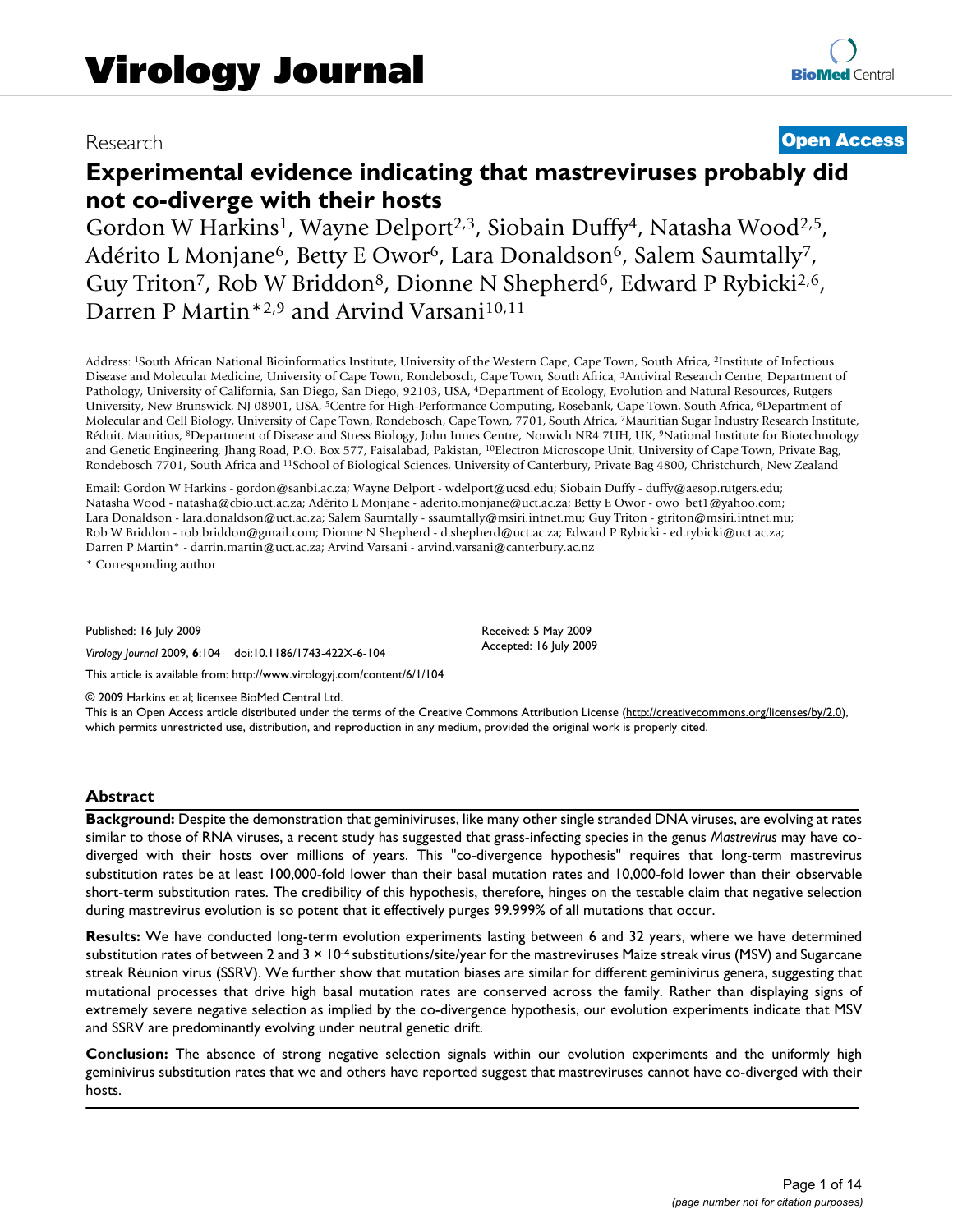# **Background**

It is becoming increasingly apparent that single-stranded DNA (ssDNA) viruses such as the anelloviruses [1-3], geminiviruses [4-9], parvoviruses [10-12] and microviruses [13,14] are probably evolving as rapidly as many RNA viruses [15]. While the inherent infidelities of RNA polymerases and reverse transcriptases drive the high rates of evolution seen in RNA viruses, all known ssDNA viruses replicate using presumably high-fidelity host DNA polymerases. It is surprising, therefore, that the basal mutation rates of ssDNA viruses are orders of magnitude higher than those of their hosts [15].

The best supported, non-exclusive theories that have so far been put forward to explain discrepancies between basal mutation rates of ssDNA viruses and their hosts are that: (1) when in a ssDNA state the genomes of these viruses are subject to mutagenic processes that are less frequently experienced in dsDNA [4]; (2) geminivirus genomes, and those of some other ssDNA viruses, are not sufficiently methylated such that normal host mechanisms of mismatch repair may not function during their replication [16,17]; and (3) when replicating, ssDNA virus genomes are only transiently double stranded such that when errors occur they are not efficiently repaired by host base-excision pathways [4].

Evidence is mounting that the rapid evolution of geminiviruses is, at least in part, driven by mutational processes that act specifically on ssDNA. Controlled evolution experiments involving Maize streak virus (MSV), a geminivirus in the *Mastrevirus* genus, have revealed a strand specific  $G \rightarrow T$  mutation bias that is possibly attributable to oxidative damage to guanines [9]. Similarly, analyses of nucleotide substitution biases in natural tomato and cassava infecting geminivirus isolates (in the *Begomovirus* genus) have, in addition to similar  $G \rightarrow T$  mutation biases, identified overrepresentations of  $C \rightarrow T$  and  $G \rightarrow$ A transitions. These biases indicate that geminivirus DNA may experience elevated rates of spontaneous damage while in a single stranded state [4,5]. Although it remains to be determined in a larger scale study whether an excess of  $C \rightarrow T$  and  $G \rightarrow A$  transitions have occurred during mastrevirus evolution, all these studies are consistent with the hypothesis that viral ssDNA is subjected to greater oxidative stresses (such as oxidative deamination of guanine and cytosine or oxidation of guanine to 8-oxoguanine) compared to host dsDNA.

High geminivirus basal mutation rates do not, however, necessarily imply that these viruses are also evolving rapidly. Rather than simply being the rate at which mutations occur, evolutionary rates are also influenced by (1) the rate at which deleterious mutations are purged from a population by negative, or purifying, selection, (2) the efficiency with which advantageous adaptive mutations are fixed in a population by positive, or diversifying, selection and (3) the rate at which neutral mutations (i.e. those mutations with no effect on fitness) are fixed in or lost from a population by random genetic drift. Adopting the convention of Duffy *et al*. [15] we differentiate between the biochemical or basal rate at which mutations arise (mutation rate, measured in rounds of genomic replication or units of time), and the usually slower rate at which mutations accumulate in wild populations evolving under natural selection (substitution rate, usually measured in years).

Geminiviruses have either one (monopartite, species in the *Begomovirus, Mastrevirus, Topocuvirus and Curtovirus* genera) or two (bipartite, species in the *Begomovirus* genus) ~2.7 Kb genome components. These compact genomes are among the smallest of any known viruses and encode only a small number of usually multifunctional and often overlapping genes [18]. Mastreviruses such as MSV and Wheat dwarf virus (WDV), for example, express only four distinct proteins: a movement protein (MP), a coat protein (CP), a replication associated protein (Rep) and a RepA protein, expressed from an alternative spliceform of the *rep* gene transcript such that it shares ~70% of its amino acid sequence with Rep [18]. The compactness of mastrevirus genomes is further emphasised by the fact that, with the exception of MP, these proteins have multiple known functions [18]. Given that many, if not most, mutations that occur in such compact genomes will be at least slightly deleterious and therefore subject to negative selection, it is expected that mastrevirus nucleotide substitution rates will be at least slightly lower than their basal mutation rates.

It is currently a matter of dispute as to how much lower geminivirus substitution rates are relative to their basal mutation rates. Experimental analyses of highly adaptive point mutations [19-21] and mutation frequencies in genomes sampled after 30–60 days of replication within infected plants [6,8,22] imply that the basal mutation rates of geminiviruses are in excess of 10-3 mutations per site per year (mut/site/year). Correspondence between the phylogenies of certain mastrevirus species and those of their grass hosts has, however, prompted speculation that mastreviruses may have co-diverged with grasses and that their substitution rates may therefore be as low as 10-8 substitutions per site per year (subs/site/year; [23]) – *i.e*. ten thousand times lower than their basal mutation rates. It is possible that very short-term evolution experiments (<0.2 years) produce inflated estimates of long-term substitution rates, because they are measuring adaptation (positive selection) to a novel host (*e.g*., [6,9]), or have not allowed sufficient time for negative selection to have effectively purged mildly deleterious mutations [24]. However, the co-divergence hypothesis demands a longterm substitution rate four orders of magnitude lower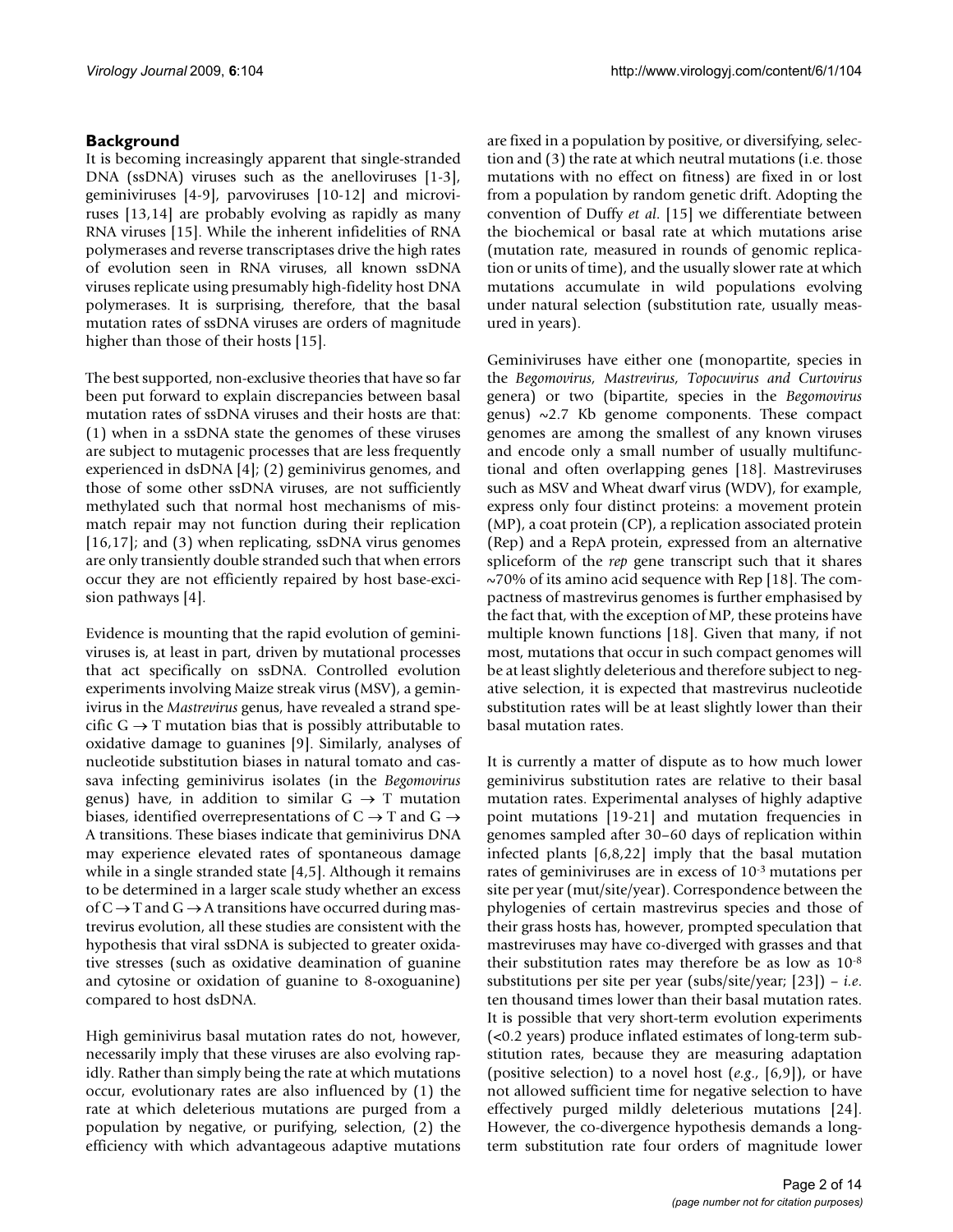than the approximately  $2 \times 10^{-4}$  to  $7 \times 10^{-4}$  subs/site/year rates that have been estimated in short-term (<5 years) evolution experiments [7,9] and longer term (over tens of years) substitution rates estimated from temporally structured tomato and cassava infecting begomovirus datasets sampled from nature [4,5].

The ten-thousand-fold discrepancy between directly-calculated geminivirus substitution rate estimates and those implied by the co-divergence hypothesis is difficult to reconcile. It has been suggested that different evolutionary forces are operating over short- (less than one year), long- (tens of years) and very long-term (thousands of years) evolutionary timescales: even though point mutations rapidly accumulate in geminiviruses over observable timescales, over the millennia mastreviruses experience an almost complete absence of positive selection and neutral genetic drift, coupled with almost unfalteringly efficient negative selection [23]. This argument relies on the strange circumstance of mastrevirus species having had long co-evolutionary histories within their hosts, but without their having engaged in arms races with those hosts.

Here we describe a series of evolution experiments involving MSV and Sugarcane streak Réunion virus (SSRV – a mastrevirus species closely related to MSV [25]) that lasted between 6 and 32 years. Our results provide extensive additional support for the hypothesis that, as with other geminiviruses, MSV and SSRV basal mutation rates are possibly elevated by unrepaired oxidative damage inflicted on ssDNA. We additionally show that, contrary to expectations under the co-divergence hypothesis, neutral genetic drift and not negative selection appears to be a dominant process determining the fate of new mutations.

# **Results and discussion**

# *Long term mastrevirus evolution experiments*

In 1971, a sugarcane plant presenting with foliar streak symptoms later attributed to SSRV [25] was collected in Mauritius. In 1976, viruses were leafhopper transmitted from this plant to both a plant of the sugarcane variety H44-3098 and the wild grass species *Coix lachryma-jobi*. Both sugarcane and *Coix* plants were maintained in an insect free glasshouse over the next 32 years at the Mauritius Sugar Industry Research Institute. At some time between 1977 and 1986 viruses were retransmitted by leafhopper from the *Coix* to sugarcane, and in 1987 leaf samples from this sugarcane plant were shipped to Institut de Biologie Moleculaire et Cellulaire du CNRS in France, where total DNA was extracted and stored until 2008. In 1984, two stalks cut from the H44-3098 plant were sent to the John Innes Centre in the United Kingdom where they were planted and maintained until 1997. Total

DNA was extracted from one of these plants in 1991, and symptomatic leaves from the other were cut in 1997 and stored at -80°C until DNA was extracted from them in 2007. In 1989, leaf samples from the H44-3098 plant were also shipped to the University of Cape Town in South Africa where total DNA was extracted and stored until 2008. Finally, in 2008 we obtained total leaf DNA samples from the originally infected *Coix* and H44-3098 plants in Mauritius.

In an unrelated experiment, two naturally-infected perennial *Digitaria* sp grasses with mild streak symptoms (later attributed to the MSV-strains MSV-B and MSV-F in each plant, respectively [26]) were maintained under insectfree conditions at the John Innes Centre in the United Kingdom between 1984 and 1997 [27]. Total genomic DNA was isolated and stored from each of these plants in 1991 and again in 1997.

To assess sequence divergence over time in these three serendipitous evolution experiments, we cloned and sequenced between 8 and 20 complete viral genomes from each of the six SSRV samples (a total of 81 clones), the two MSV-B samples (a total of 18 clones) and the two MSV-F samples (a total of 22 clones; see Table 1 for a breakdown of samples from which clones were obtained). We found that the viral diversity within the various experimental plants over the duration of the experiment was surprisingly high when compared with that observed within natural continent-wide MSV and WDV populations (Figure 1a). For example, the degree of virus diversification noted over the 32-year SSRV experiment is approximately (1) half that found for the major southern African MSV-A variant  $[26]$ , MSV-A<sub>4</sub>, and  $(2)$  equivalent to that found throughout China for the wheat-adapted WDV strain [28].

The amount of genetic variability observed in the two sixyear-long experiments involving MSV-F and MSV-B in *Digitaria* spanned that previously observed in a five- year experiment involving MSV-B in sugarcane [9]. It was immediately apparent, however, that the virus population within the MSV-B infected plant was substantially less diverse over the course of the experiment than that within the MSV-F infected plant (Figure 1b).

It is important to point out that none of the three evolution experiments was initiated using cloned viruses and that we have no samples that were taken within two years of the start of the experiments. Therefore, the diverse virus populations within the infected plants could have arisen through rapid evolutionary rates, or as a result of the plants having been co-infected with divergent virus lineages – a situation that may have resulted in lineage sorting or founder effects.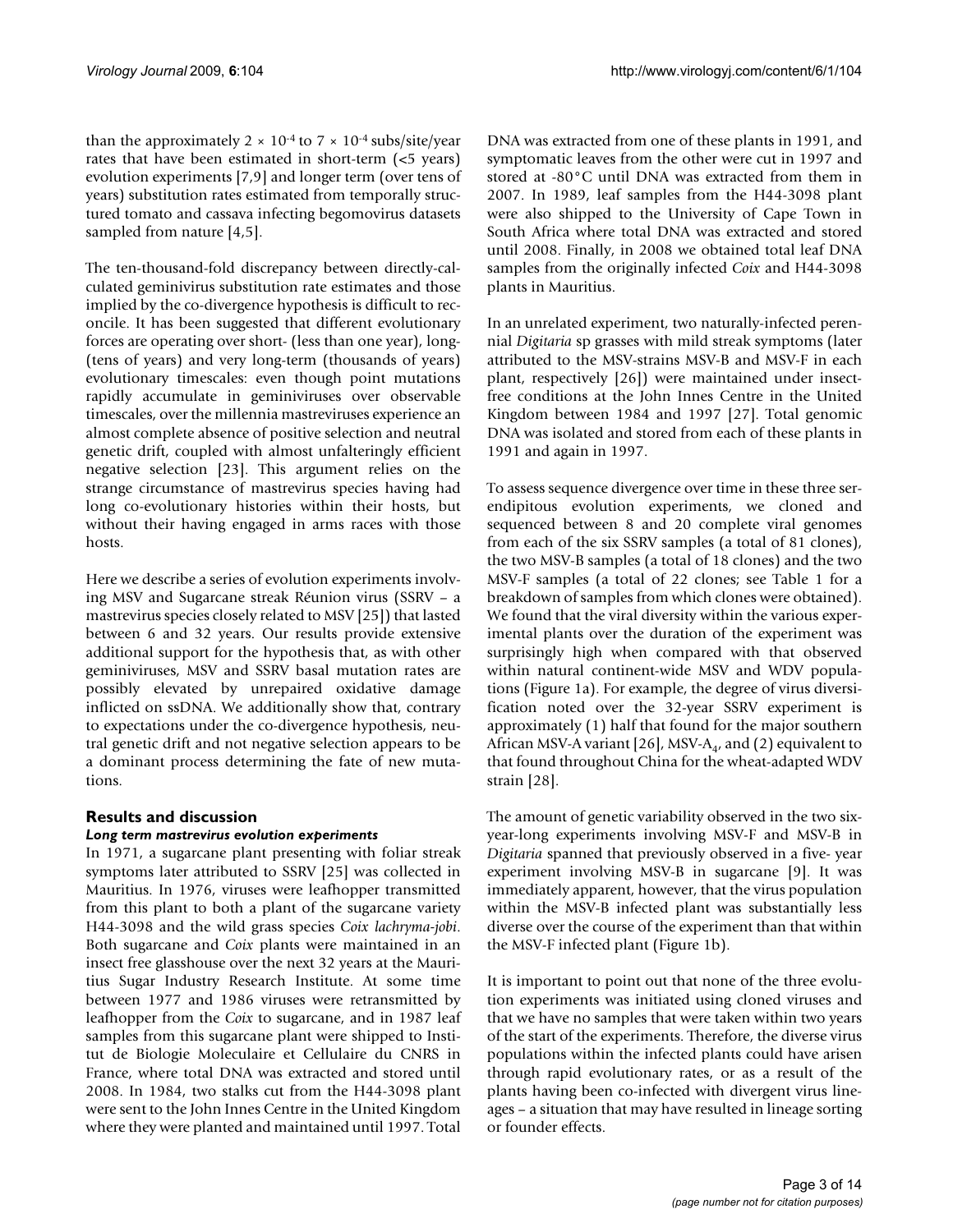|              | Sample           | Sequences       |                | Neutrality tests <sup>a</sup> |                            |
|--------------|------------------|-----------------|----------------|-------------------------------|----------------------------|
| Experiment   |                  |                 | Variable sites | Tajima's D                    | Fu and Li's F <sup>*</sup> |
| 32-year SSRV | <b>AII SSRV</b>  | 81              | 125            | $-0.85$                       | $-2.01$                    |
|              | 1987             | 9               | 13             | $-1.22$                       | $-1.20$                    |
|              | 1989             | 20              | 34             | $-1.23$                       | $-1.31$                    |
|              | 1991             | $\overline{10}$ | 15             | $-0.80$                       | $-1.12$                    |
|              | 1997             | $\mathbf{1}$    | 7              | $-1.22$                       | $-1.38$                    |
|              | 2008 (sugarcane) | 12              | 12             | $-1.34$                       | $-1.73$                    |
|              | 2008 (Coix)      | 9               | 4              | $-1.5$                        | $-1.33$                    |
| 6-year MSV-B | All MSV-B        | 18              | 26             | $-0.31$                       | $-1.10$                    |
|              | 1991             | 10              | $\mathbf{1}$   | $-0.69$                       | $-0.10$                    |
|              | 1997             | 8               | 23             | $-1.35$                       | $-1.55$                    |
| 6-Year MSV-F | All MSV-F        | 22              | 51             | $-0.42$                       | $-1.01$                    |
|              | 1991             | $\mathbf{1}$    | 33             | 0.36                          | 0.08                       |
|              | 1997             | $\mathbf{H}$    | 34             | 0.211                         | $-0.13$                    |

**Table 1: Breakdown of full genome sequences sampled during three separate evolution experiments and the results of neutrality tests indicate no significant deviation from neutral evolution in any of the samples.**

a All p-values are > 0.1 (i.e. there is no significant deviation from neutrality) for all tests other than for Fu and Li's F\* with the full SSRV dataset which has a p-value between 0.05 and 0.1.

However, when we compared the phylogenetic relationships of virus genomes sampled at consecutive timepoints from individual plants (represented by blue and orange coloured branches on the trees in Figure 1b), we noted that samples from later time-points (orange branches in Figure 1b) were generally situated further from the presumed root-nodes than were those sampled at earlier time-points (blue branches in Figure 1b). Such a temporally-structured phylogenetic pattern indicated that, despite our knowing neither the precise genotypes of the viruses that initiated our experimental populations, nor the exact time of infection, we should still be able to accurately infer nucleotide substitution rates from our data.

#### *Geminiviruses have uniformly high nucleotide substitution rates*

The Bayesian coalescent based methods implemented in the computer program BEAST[29] are ideally suited to inferring nucleotide substitution rates from temporally structured datasets such as ours. Applying these methods we estimated mean substitution rates of approximately  $3.5 \times 10^{-4}$ ,  $2.0 \times 10^{-4}$  and  $2.1 \times 10^{-4}$  sub/site/year over the duration of the SSRV, MSV-F and MSV-B experiments, respectively (Figure 2). These estimates were reasonably consistent irrespective of the molecular clock or demographic models used. All had overlapping 95% highest probability density (HPD) intervals within the range of  $7.22 \times 10^{-5}$  (observed with the MSV-F dataset using a relaxed clock + Bayesian skyline plot model) to  $6.77 \times 10^{-7}$ 4 subs/site/year (observed with the SSRV dataset using a relaxed clock + Bayesian skyline plot model; Figure 2).

These rates are slightly lower than those of  $\sim$  7  $\times$  10<sup>-4</sup> subs/ site/year previously estimated for MSV-A, MSV-B and MSV-C in one- to five-year long evolution experiments involving cloned virus genomes [9]. They are, however, approximately equivalent to those estimated within a natural temporally-structured tomato infecting begomovirus dataset employing the same methodology used here (Figure 2; [4]). Our results in relation to these other studies are entirely unsurprising: it is expected that substitution rate estimates from shorter term evolution experiments will be closer to the basal mutation rate than those estimated either from longer term experiments, or from natural sequences sampled over a number of decades [15].

Importantly, the structure of the SSRV experiment allowed us to verify the accuracy of our SSRV nucleotide substitution rate estimate. Firstly, we knew that the date associated with root node separating the 2008 *Coix* samples from the 1989, 1991, 1997 and 2008 sugarcane samples was 1976 – the year in which viruses were transmitted from sugarcane to *Coix*. Secondly, we knew that in 1984 two lineages represented by the 1991 and 1997 sugarcane samples were split from the lineage represented by the 1989 and 2008 samples (Figure 3).

Irrespective of the demographic and clock models used, the mean estimated date of the 1984 sugarcane lineage split was within 4 years of the actual date, and the estimated mean date of the sugarcane to *Coix* transmission event was within 8 years of the actual date. In all cases the 95% HPD intervals included the actual dates (Figure 3). The constant size and exponential growth strict-clock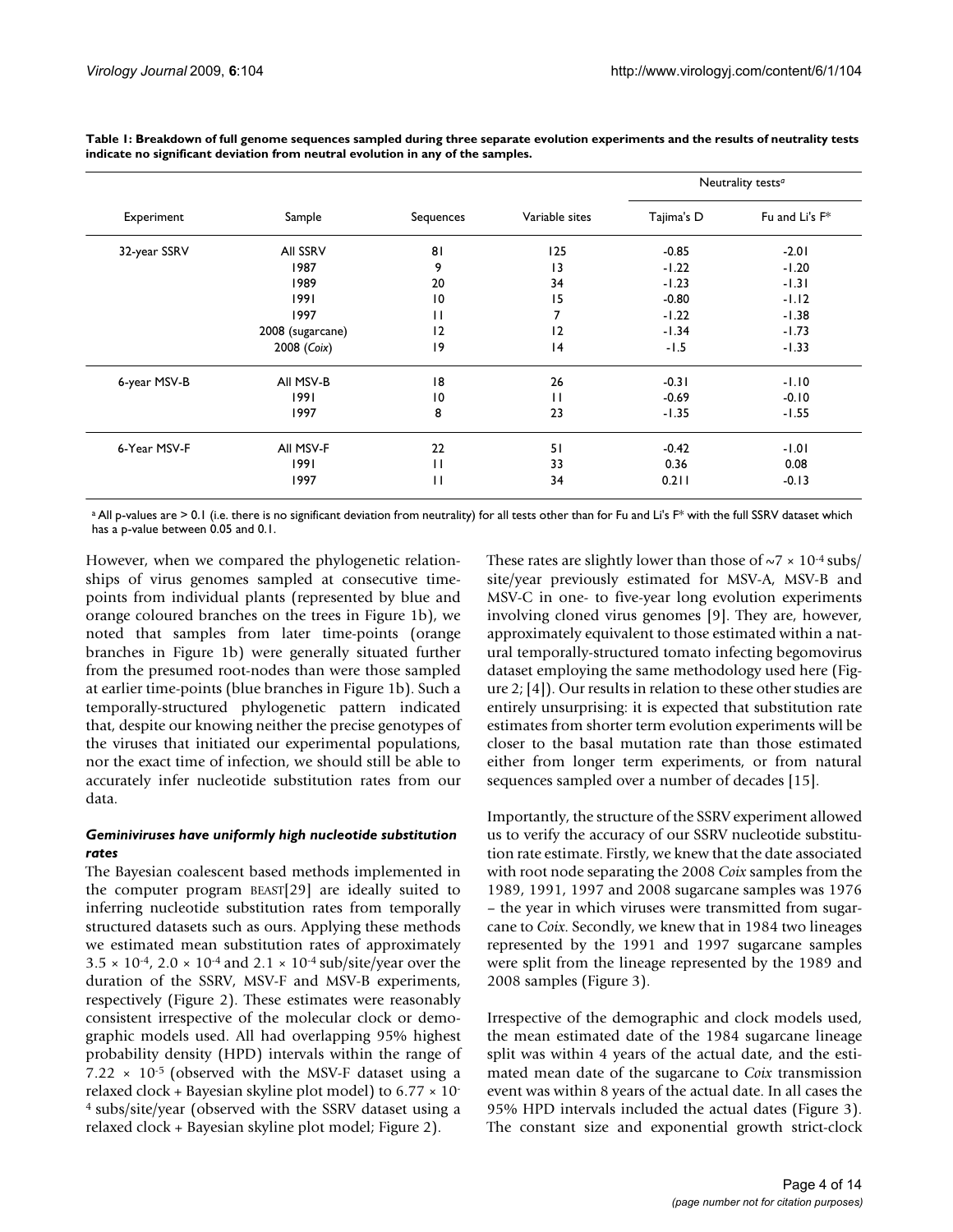

### **Figure 1**

**Description of datasets**. (**a**) Phylogenetic comparison of sequences from experimental evolution experiments (left) and sequences sampled from nature (right), all drawn to the same scale. Whereas the SSRV-A (32 years), MSV-F (6 years) and MSV-B (6 years) datasets are described here for the first time, the MSV-B (5 years), MSV-A, and WDV datasets are those described by van der Walt *et al*. [9], Varsani *et al*. [26] and Ramsel *et al*. [28], respectively. Black dots indicate likely rooting positions as determined by an outgroup. Best fit models used during maximum likelihood tree construction are GTR+I+ $\Gamma_4$  for the SSRV, WDV and MSV-A trees, F81+ $\Gamma_4$  for the MSV-B five-year and MSV-F six-year trees and TN93+ $\Gamma_4$  for the MSV-B sixyear tree. (**b**) Evolution experiment datasets indicating the sources and timing of sequence sampling.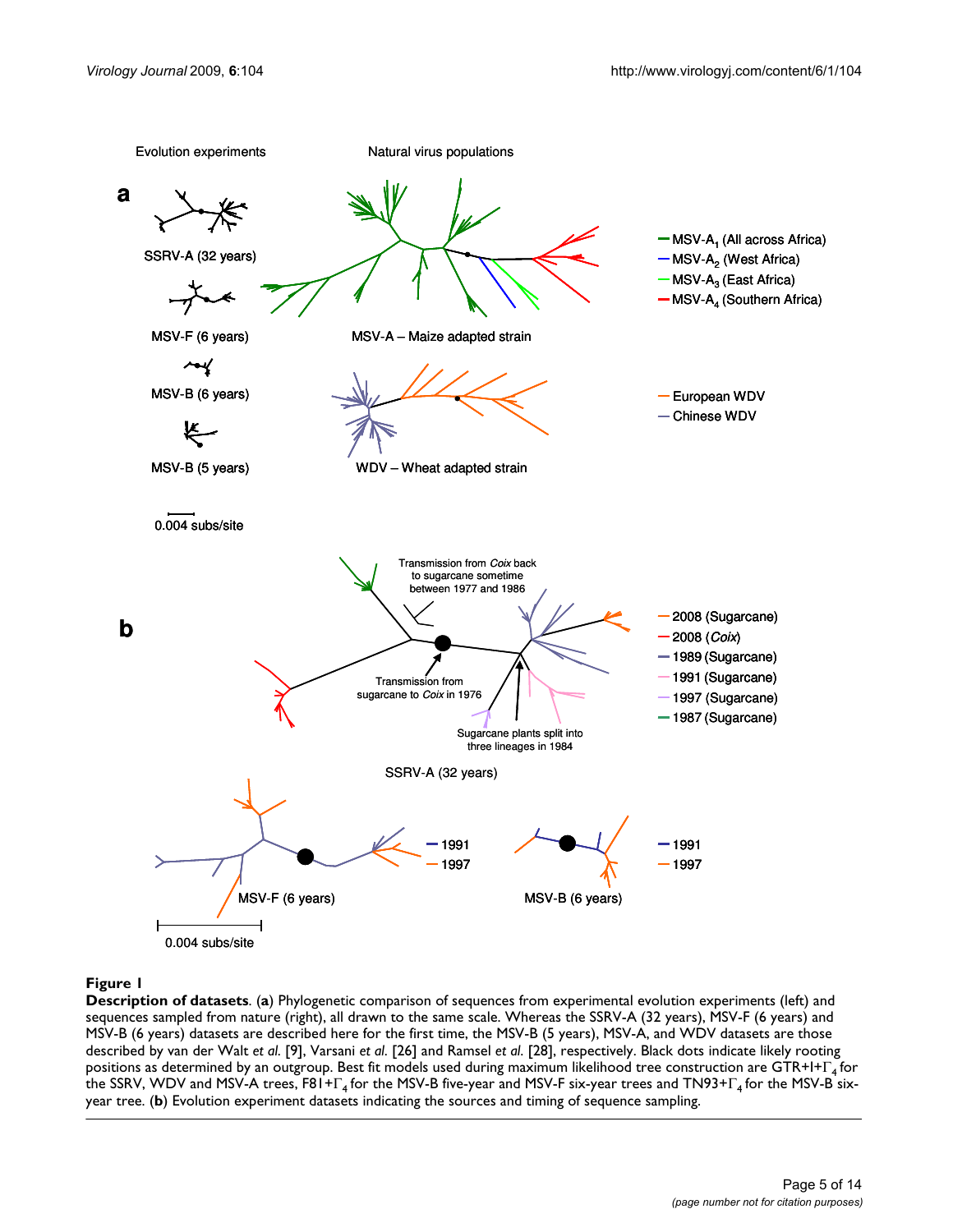

# The mean substitution rate estimates for MSV and SSRV are between 2.0 × 10-4 and 3.5 × 10-4 **Figure 2** subs/site/year

**The mean substitution rate estimates for MSV and SSRV are between 2.0 × 10-4 and 3.5 × 10-4 subs/site/year**. For the six-year MSV-B and MSV-F and the 32-year SSRV evolution experiments, substitution rate estimates made using a range of demographic and molecular clock models are presented. Whereas black squares indicate the most probable substitution rates, vertical bars indicate the 95% highest probability density of the substitution rate estimates. Red squares indicate rates estimated using the best fit demographic and clock models (determined using Bayes factor tests; Additional file 1). Stars indicates the models that returned the highest likelihood. When more than one red square is shown for a particular dataset this indicates that neither demographic model provided better support for the data. For purposes of comparison, previous estimates of substitution rates are presented (in the grey area) for both MSV (full genome sequences sampled during shorter term evolution experiments lasting between 2 months and 5 years; [9,22] from individual plants) and the begomoviruses, TYLCV (full genome sequences sampled from nature over 19 years [4]), East African cassava mosaic virus (EACMV, full genome sequences sampled from nature over 8 years [5]), Tomato yellow leaf curl China virus (TYLCCV, partial genome sequences sampled over 1 to 2 months from individual plants [6]) and TYLCV (full genome sequences sampled over 1 month from individual plants[8]).

models provided a significantly better fit to the data than the relaxed-clock models while the opposite pattern was observed for the Bayesian skyline plot model (see additional file 1). The exponential growth and constant population size strict molecular clock models both fitted the data equally well however, with the former recovering a marginally higher likelihood than the latter model. These models yielded more accurate estimates of the 1976 sugarcane to *Coix* transmission event and the 1984 sugarcane lineage split (within five and one years of the actual dates, respectively), as well as narrower 95% HPD intervals.

These fairly-precise recapitulations of a known bifurcation and a known trifurcation in our experiment serve as independent confirmation that, at the very least, our substitution rate estimates for SSRV using the strict-clock model (between  $2.27 \times 10^{-4}$  and  $2.86 \times 10^{-4}$  subs/site/year) were

reasonably accurate irrespective of the demographic models used.

The SSRV results are the first substitution rate estimates from a plant virus maintained in laboratory/greenhouse settings that allowed the same heterochronous sampling over the tens of years that are used to estimate rates from field-isolated viruses. The agreement between the laboratory substitution rate of a mastrevirus and the field substitution rate of begomoviruses (Figure 2) indicates that the different, potentially relaxed, selection pressures viruses face in greenhouse-maintained plants do not lead to different rates of evolution.

### *Specific nucleotide substitution biases are conserved across the geminiviruses*

Analyses of virus genome sequences both sampled from nature and in controlled evolution experiments have indi-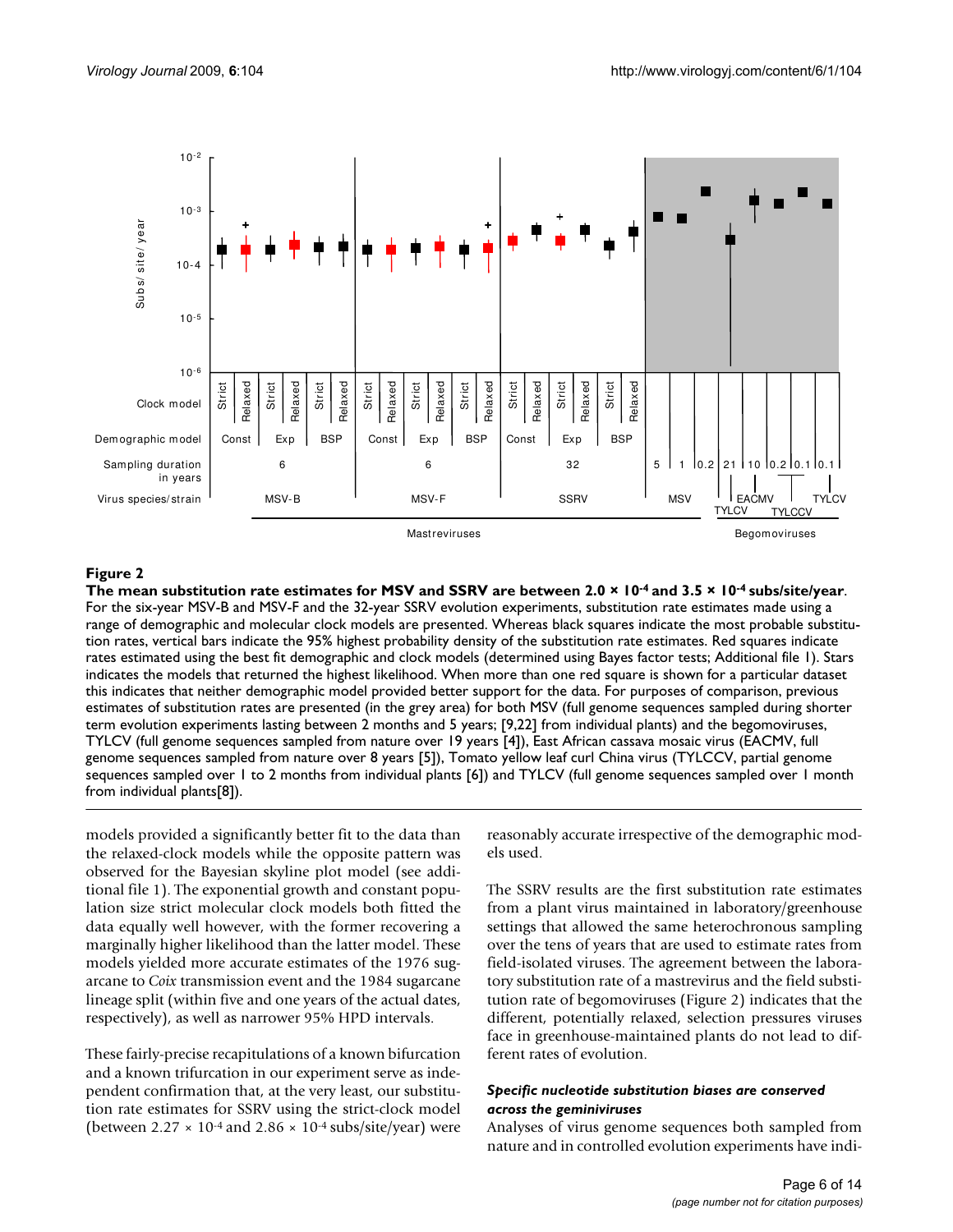

#### **Figure 3** Production of the contract of the contract of the contract of the contract of the contract of the contract of the contract of the contract of the contract of the contract of the contract of the contract of the c

**The maximum clade credibility phylogenetic tree recovered under one of the best-fit models (exponential growth strict-clock) identified using BEAST Almost identical results were obtained under the constant population size strict-clock model (available from the authors on request)**. The best fit model indicates that: (1) the sugarcane-to-*Coix* SSRV transmission event that initiated the experiment, which actually occurred in 1976, was estimated to have occurred in 1971 (95% highest clade credibility interval = 1962–1979, indicated by the red posterior probability distribution beneath the tree) and (2) the date of the three-way 1984 sugarcane virus population split was estimated to have occurred in 1985 (95% highest probability density = 1980 – 1989 indicated by the blue posterior probability distribution for the tMRCA situated beneath the tree). Thus, applying the estimated SSRV substitution rate quite accurately recovers the dates of two important events in the 32-year long SSRV evolution experiment.

cated that higher than expected geminivirus mutation rates are at least partially attributable to the susceptibility of ssDNA to oxidative damage [4,5,9]. The signatures of such damage are elevated rates of  $C \rightarrow T$ ,  $G \rightarrow A$  and  $G \rightarrow$ T mutations. Whereas ssDNA is known to be more prone than dsDNA to the oxidative deamination reactions that cause  $C \rightarrow T$  and  $G \rightarrow A$  transitions [30-32], it is also more prone to reactions that convert guanine to 8-oxoguanine and cause  $G \rightarrow T$  transversions [33-35].

In each of the three independent evolution experiments, we estimated the relative non-reversible rates of substitution between nucleotides (e.g. the rate of  $A \rightarrow C$  is not necessarily the same rate as  $C \rightarrow A$ ) using a maximum likelihood approach implemented in the program HYPHY[36]. In both the SSRV and MSV-F experiments,  $C \rightarrow$ T,  $G \rightarrow A$  and  $G \rightarrow T$  substitutions were inferred to have higher relative rates than all nine other substitution types (Figure 4). Although  $C \rightarrow T$  and  $G \rightarrow A$  transitions also had the highest relative rates in the MSV-B experiment, in this experiment  $G \rightarrow T$  transversions had only the seventh highest rate. It is important to point out, however, that there were only 17 polymorphisms in the entire MSV-B dataset. Since the SSRV and MSV-F datasets respectively contained 157 and 64 polymorphisms, their relative substitution rates may be more meaningful.

To determine whether specific types of mutation occur more or less frequently during MSV and SSRV evolution than could be accounted for by chance, we collectively considered all 238 mutations observed to have occurred during our three evolution experiments using the chi square test outlined by van der Walt *et al*. [9]. This analysis revealed that whereas  $C \rightarrow T$ ,  $G \rightarrow A$  and  $G \rightarrow T$  mutations were indeed significantly over-represented (chi square p =  $4 \times 10^{-4}$ ,  $7 \times 10^{-3}$ , and  $< 1 \times 10^{-5}$ , respectively),  $C \rightarrow A$ , T  $\rightarrow$  A and T  $\rightarrow$  G transversions were significantly underrepresented (chi square  $p = 7 \times 10^{-3}$ ,  $2 \times 10^{-2}$  and  $< 4 \times 10^{-7}$  $3$ ; Figure 4).

All four possible transition mutations, including  $C \rightarrow T$ and  $G \rightarrow A$ , are generally thought to occur at higher frequencies than the eight possible transversion mutations [37]. Indeed, our results across all the evolution experiments indicate individual transition substitutions occurred at approximately twice the frequency of individ-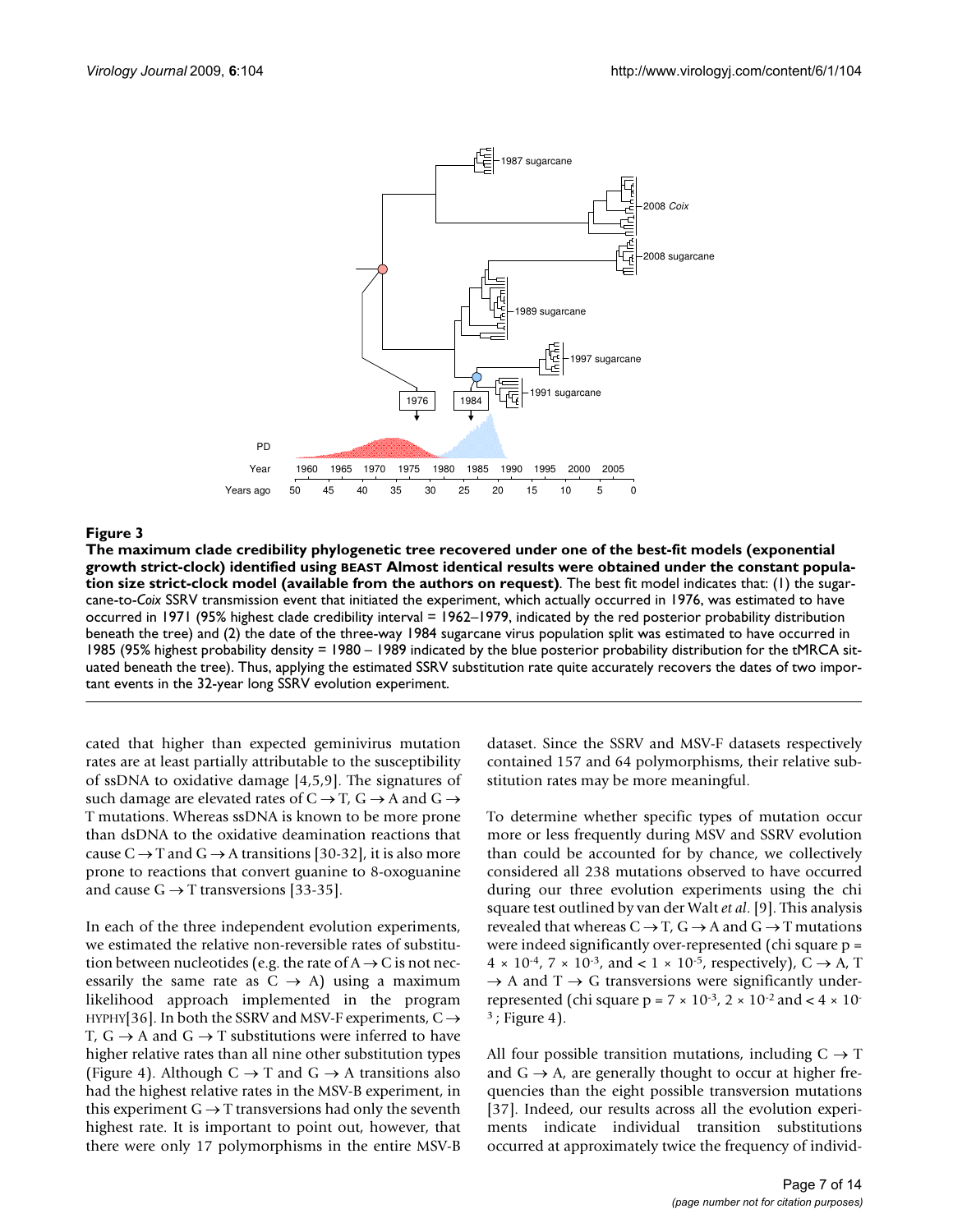ual transversion substitutions (Figure 4). Accordingly, when we restricted our chi square test to include only either transitions or transversions the frequency of  $G \rightarrow A$ mutations was no longer significantly higher than that of the other transition mutations. Similarly, whereas the frequency of  $T \rightarrow G$  mutations was not significantly lower than those of other transversion mutations, the frequency of  $A \rightarrow G$  mutations was inferred to be significantly lower than those of other transition mutations. However, the C  $\rightarrow$  T and G  $\rightarrow$  T substitutions remained significantly higher than expected and the frequencies of the  $C \rightarrow A$ and  $T \rightarrow A$  substitutions still lower than expected.

Despite the relatively good agreement of overrepresented substitutions between begomovirus studies [4,5] and our evolution experiments, there isn't perfect concordance among substitution biases in different geminiviruses. For example, whereas both our study and a Tomato yellow leaf curl virus (TYLCV) study indicate that  $T \rightarrow G$  substitutions are significantly underrepresented during the evolution of some geminiviruses, this type of substitution has been significantly over-represented during East African cassava mosaic virus evolution [5].

### *Substitution biases are strand specific*

As only the virion strands of geminivirus genomes spend significant time in a single stranded state, an additional signature that would indicate that ssDNA is more prone than dsDNA to mutation should be the existence of strand specific substitution biases. While the overrepresented C  $\rightarrow$  T and G  $\rightarrow$  A transitions are likely occurring on the virion strand, these two transitions are complementary and cannot be used to determine strand-specificity. However,  $G \rightarrow T$  substitutions occur at a higher frequency than  $C \rightarrow$ A substitutions (i.e. the complement of  $G \rightarrow T$ ) providing clear evidence either that: (1)  $C \rightarrow A$  mutations occur much more frequently on the complementary strand than they do on the virion strand; or (2)  $G \rightarrow T$  mutations occur much more frequently on the virion strand than they do on the complementary strand. It is possible to choose between these two alternatives if, as is the case with geminiviruses, only one strand spends an appreciable amount of time in a single-stranded state.

We devised a likelihood ratio test to determine whether there was significant evidence of a strand-specific substitution bias in our three evolution experiments. This simply involved determining the relative likelihoods of observing our data given either (1) a six rate substitution matrix in which complementary mutations were constrained to occur at the same rate (i.e. a situation with no strand specific substitution biases) or (2) a twelve rate substitution matrix in which all substitution types were free to occur at different rates.

For both the SSRV and MSV-F experiments this test inferred the existence of significant strand specific nucleotide substitution biases (chi square  $p = 8.5 \times 10^{-3}$  and 5.7 × 10-4 respectively) strongly indicative of mutational processes operating specifically on ssDNA. Possibly because of the low numbers of polymorphisms considered, the test failed to reveal any such evidence for the MSV-B dataset.

Such strand specific substitution biases taken together with increased rates of specific substitutions such as  $G \rightarrow$  $T, C \rightarrow T$  and  $G \rightarrow A$  amongst both mastrevirus and begomovirus datasets indicate very strongly that (1) all geminiviruses probably experience roughly equivalent mutagenic stresses and (2) high geminivirus substitution rates are, in part, driven by shared mutagenic processes independent of polymerase error, operating on ssDNA.

## *Negative and positive selection against a background of neutral genetic drift*

The co-divergence hypothesis of Wu *et al*. [23] demands that, over thousands of years, at least 99.999% of all arising mutations and 99.99% of all substitutions that appear dominant in populations over tens of years are ultimately purged from mastrevirus populations by negative selection. Although it is impossible to directly test this hypothesis by running controlled evolution experiments over such long time-periods, it is possible to directly test this supposition by looking for the predicted signal of overwhelming negative selection in our evolution experiments.

In our SSRV evolution experiment we detected significant evidence  $(p < 0.1)$  of negative selection operating on 12 of the 22 *cp* and 10 of the 48 *rep* codons displaying some degree of nucleotide variation (Table 2). This indicated that there is not strong purifying selection purging 99.999% of nucleotide variation, and implies that at least some mastrevirus nucleotide variation is selectively neutral. It is important to note that Wu *et al*. [23] themselves did not find any evidence for stronger purifying selection, as determined by the ratio of non-synonymous to synonymous substitutions, among their WDV isolates than have virologists who argue for fast long-term evolution in geminiviruses [4,5]. Of course, these ratios only quantify negative selection acting on expressed amino acid sequences – not negative selection acting directly on the underlying nucleotide sequences. Even Wu *et al*. [23] are tacitly accepting that large numbers of synonymous nucleotide substitutions are probably selectively neutral, weakening their argument that negative selection on all genetic change is overwhelming and efficient. Importantly, we also detected two codons in *mp* and one in *rep* that are apparently evolving under positive selection (posterior probability  $\geq 0.99$ ; Table 2). It is very difficult to reconcile the extremely strong negative selection demanded by the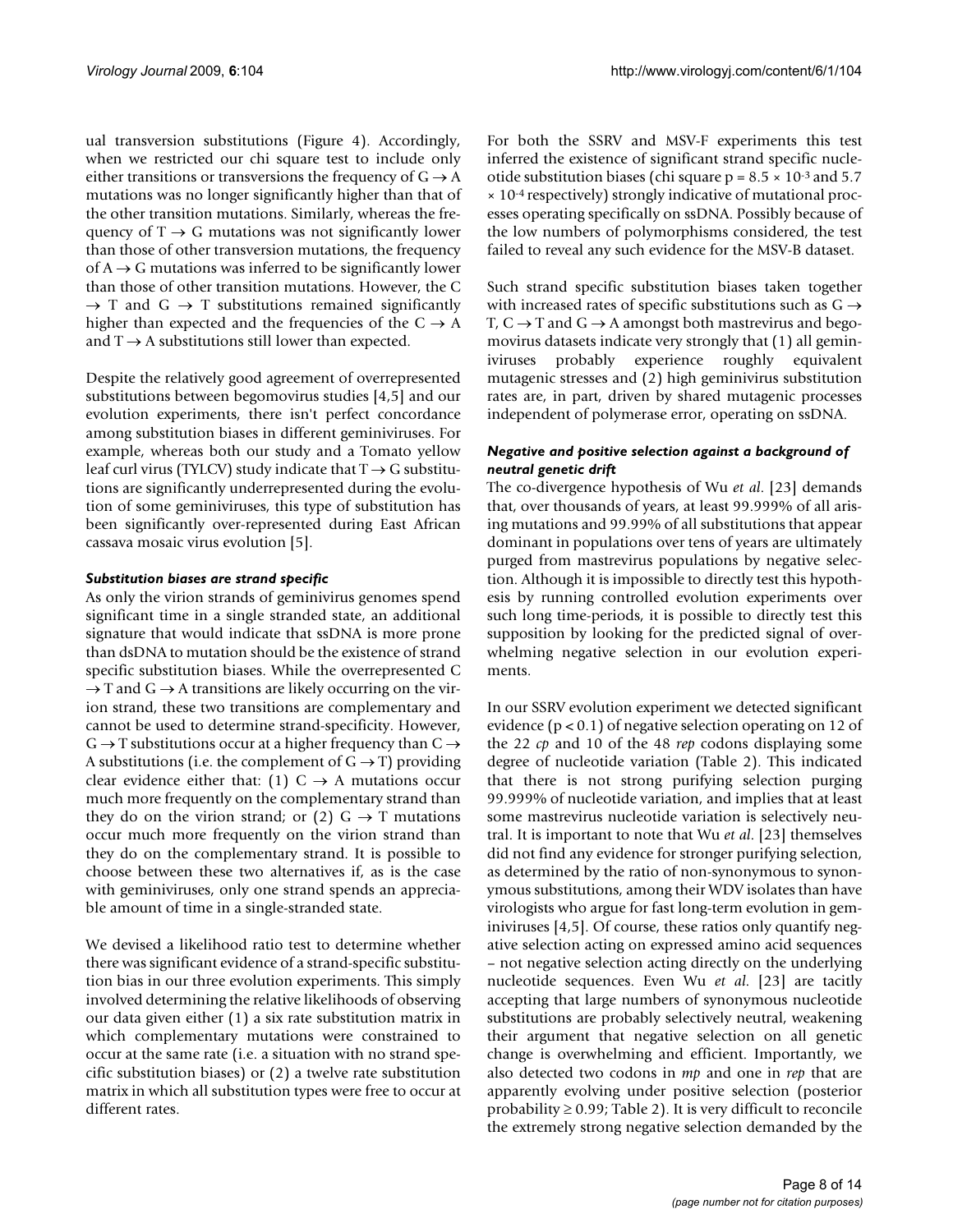

#### Figure 4

**Inferred numbers of substitutions for each pair of nucleotides as determined through reconstructing ancestral sequences under the non-reversible (12 rate) maximum likelihood model**. Sizes of circles are proportional to relative nucleotide substitution rates, whereas counts are inferred numbers of substitutions along the phylogeny, given the maximum likelihood model (expressed as a percentage of the total number of inferred mutations). Counts were used for Chi-square tests (described in methods). Given the expectation that all mutation types are equally likely, circles are colored blue when the mutations they represent are neither more nor less common than expected, red when they are less common than expected and green when they are more common than expected. The hatched circles indicates that although transitions and transversions are are respectively more or less common than would be expected if all mutation types were equally probable, if one only considers the frequencies of transitions in relation to other transitions and transversions in relation to other transversions, then these, mutations are no more or less common than expected.

co-divergence hypothesis with this demonstration that natural selection does not even uniformly disfavour nonsynonymous mutations.

In fact, the degree of negative selection implied by the codivergence hypothesis would be expected to produce a situation in which all mutants would only be detectable for a short period of time after they arise – thereafter they would be expected to become extinct due to their inability to compete effectively with wild-type viruses. Under such conditions the overwhelming majority of detectable mutations should be unique to the mutant genomes that carry them. This pattern of genetic variation is generally detected using population genetic neutrality tests such as Tajima's D [38] or Fu and Li's F\* statistics [39] that describe the representation in datasets of mutations that are found only in individual sequences relative to those that are found in multiple sequences. If these statistics have a significantly negative value for a group of sequences randomly sampled from a population of constant size, it implies that the accumulation of mutations within the sequences was more strongly influenced by negative selection than it was by neutral genetic drift.

We were unable to find any significant deviation from zero for either Tajima's D or Fu and Li's F\* statistics in any of the virus populations we sampled during our evolution experiments (Table 1). Although negative scores for both these statistics for most of the populations imply that sequences were subjected to some degree of negative selection, it is apparent that random genetic drift is the dominant process determining the relative frequencies of particular mutations in these populations. For example, although only one sequence differed from all the rest at 53 out of 128 variable nucleotide sites in the SSRV dataset, the remainder were sites at which mutations were present in multiple sequences and were therefore not significantly deleterious.

From our evolution experiment data it is very simple to directly infer the action of genetic drift and/or positive selection acting on mutations by tracking changes in the population-wide frequency of particular mutants over time. For example, in the SSRV experiment, we observed 8 instances where mutations that were present in <25% of sequences sampled in 1989, were present in 100% of sequences sampled from the same plant in 2008 – these mutations could only have reached fixation by 2008 through either genetic drift or positive selection. Taken collectively, all our data clearly indicate the mutations that arose during our controlled evolution experiments were not uniformly subject to anywhere near the degree of negative selection required by the co-divergence hypothesis.

#### *Congruent phylogenies are necessary, but not sufficient, to demonstrate virus-host coevolution*

As has been pointed out by the originators of the mastrevirus-host co-divergence hypothesis, it very difficult to prove virus-host co-speciation [23,40]. For example, it is usually impossible to confirm that phylogenetic signals superficially indicative of co-divergence are not instead caused by other epidemiological and ecological factors [see [40] for specific examples of how these can be con-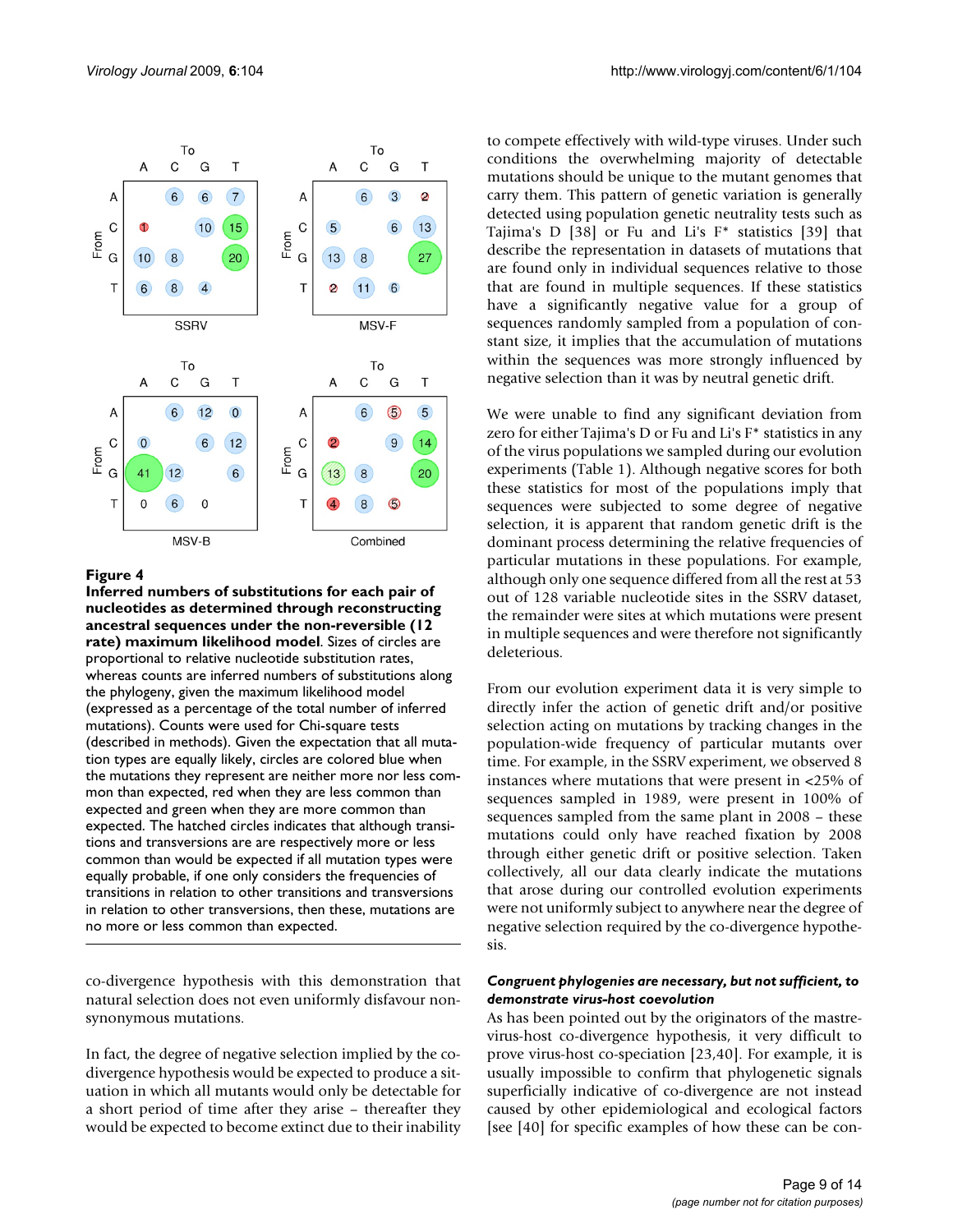fused with co-divergence]. Mismatched substitution rates between viruses and their hosts have provided evidence against some long-assumed co-divergence pairs, including hantaviruses and their rodent hosts [41] and JC virus, whose phylogeny had been used as a proxy for early human migration patterns [42]. For example, the close relationships between Human immunodeficiency virus and other closely related lentiviruses isolated from simians are also superficially indicative of co-divergence. Despite this it is now clear that the apparent correspondence of such virus and host relationships is as a result of viruses being more capable of adapting to new host species if the new host species are genetically similar to their old host species [40]. The ability of geminiviruses to adapt rapidly to novel hosts, and the polyphagy of their insect vectors also argue both against the hypothesis of widespread co-speciation among these viruses and in favour of the hypothesis that apparent co-speciation signals simply reflect the fact that genetically more similar viruses just happen to infect, and become specifically adapted to, genetically more similar hosts. The balance of evidence therefore still strongly favours geminiviruses having RNA- virus-like substitution rates that exclude the possibility of their having co-diverged with their hosts.

# **Conclusion**

We have used long-term evolution experiments to investigate the credibility of recent suggestions that mastreviruses may have co-diverged with their host species over millions of years. We have shown that both the mutational processes and the substitution rates they drive are conserved across the geminivirus family, and are orders of magnitude higher than the rates implied by the co-divergence hypothesis. Additionally, we have provided evidence against potent negative selection as a plausible mechanism by which very-long-term mastrevirus substitution rates could be more than 10,000 fold lower than both their basal mutation rates and directly measured substitution rates. While some of the genetic variation in our three evolution experiments is under statistically significant positive selection, much of it appears nearly neutral. In short, all available evidence suggests that mastrevirus evolution is no more severely constrained by negative selection than is that of other rapidly evolving viruses [15].

**Table 2: Site-by-site signals of positive and negative selection acting on movement protein (***mp***), coat protein (***cp***) and replication associated protein (***rep***) gene codons during the SSRV evolution experiment**

| Gene             | Codon | Method <sup>a</sup> | Selection <sup>b</sup> | Motif/domain (site underlined where relevant) |
|------------------|-------|---------------------|------------------------|-----------------------------------------------|
| mp               | 21    | R                   | +                      |                                               |
|                  | 63    | $\mathsf{R}$        | $\ddot{}$              | C-terminal boundary of hydrophobic domain     |
| сþ               | 3     | $\mathsf{R}$        |                        | DNA Binding domain                            |
|                  | 67    | $\mathsf{R}$        |                        | DNA Binding domain                            |
|                  | 69    | R                   |                        | DNA Binding domain                            |
|                  | 85    | <b>FR</b>           |                        | DNA Binding domain                            |
|                  | 105   | <b>FR</b>           |                        | DNA Binding domain                            |
|                  | 122   | <b>FR</b>           |                        |                                               |
|                  | 136   | R                   |                        |                                               |
|                  | 157   | <b>FRS</b>          |                        |                                               |
|                  | 180   | R                   |                        |                                               |
|                  | 201   | R                   |                        |                                               |
|                  | 217   | $\mathsf{R}$        |                        |                                               |
|                  | 219   | R                   |                        |                                               |
| rep <sup>b</sup> | 7     | <b>FR</b>           |                        |                                               |
|                  | 28    | <b>FR</b>           |                        | RCR motif I (FLTYPHC)                         |
|                  | 30    | <b>FR</b>           | +                      |                                               |
|                  | 133   | <b>FR</b>           |                        |                                               |
|                  | 147   | <b>FR</b>           |                        |                                               |
|                  | 155   | <b>FR</b>           |                        |                                               |
|                  | 158   | <b>FR</b>           |                        |                                               |
|                  | 185   | <b>FRS</b>          |                        | Rep-Rep oligomerisation domain (ASKLFPDTVEEY) |
|                  | 321   | <b>FR</b>           |                        |                                               |
|                  | 326   | <b>FR</b>           |                        |                                               |
|                  | 356   | <b>FRS</b>          |                        |                                               |

*<sup>a</sup>*F = Fixed effects likelihood method; R = Relative effects likelihood method; S = Single likelihood ancestor counting method.

 $b$  + = evidence of positive selection (p-value < 0.1); - = evidence of negative selection (p-value < 0.1).

*c* Excludes codons 217–282 that are expressed in different frames in *rep* and *repA*.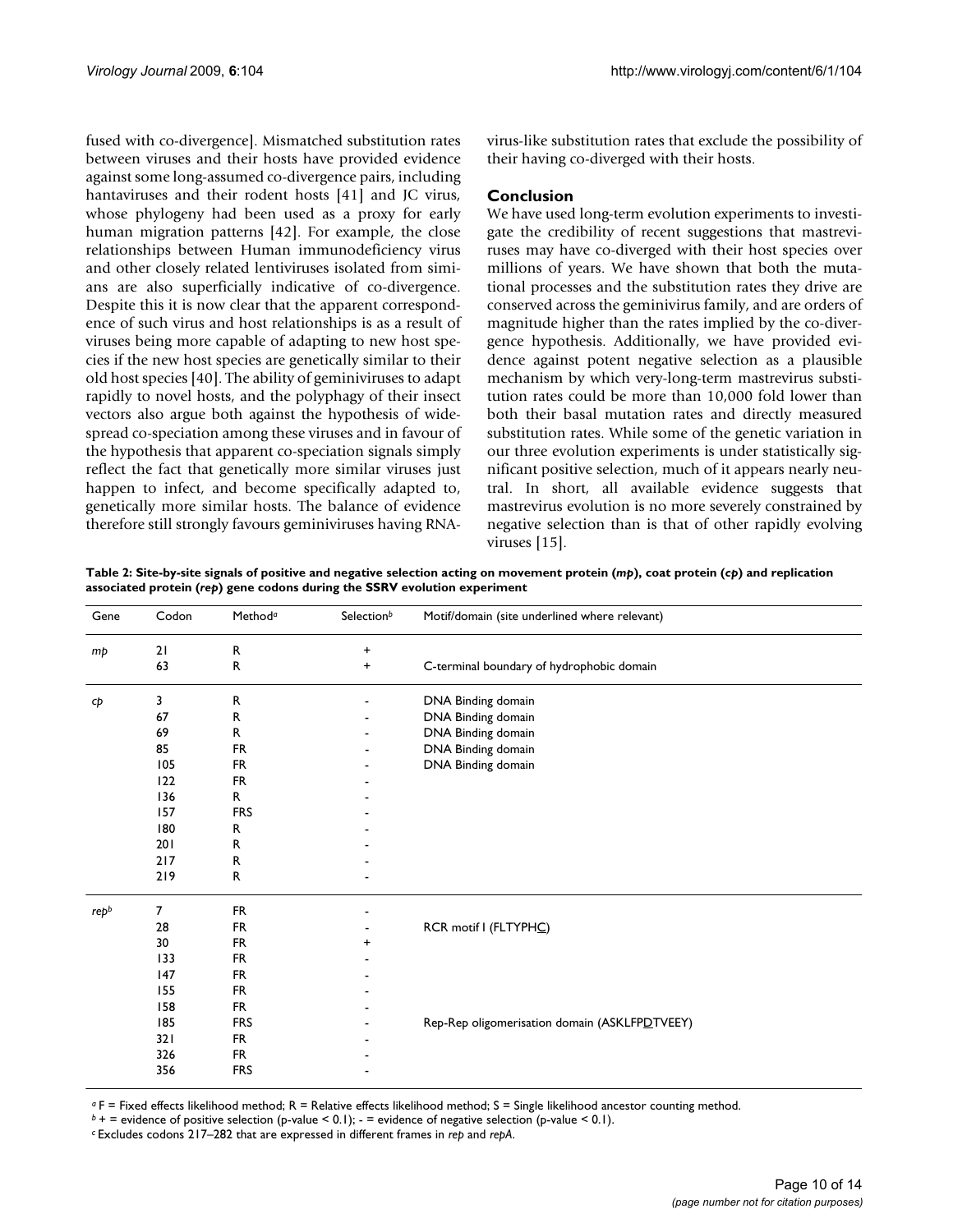### **Methods**

#### *Virus isolates*

A sugarcane plant presenting with streak symptoms was collected in 1971 from a multiplication plot at Médine, Mauritius, and was used in 1976 as a source of inoculum to infect both a sugarcane plant (variety H44-3098) and a *Coix lacryma-jobi* plant. These were maintained in an insect free glass house for the next 32 years at the Mauritius Sugar Industry Research Institute. Virus was retransmitted from the *Coix* plant to a second sugarcane plant at some time between 1977 and 1986. Samples were taken from the original H44-3098 plant in 1989 and 2008; from the second sugarcane plant in 1987; and from the *Coix* plant in 2008. In 1984 two separate cuttings from the H44- 3098 plant were taken and maintained separately – samples were taken from one of these cuttings in 1991 and from the other in 1997.

Two *Digitaria* plants with mild streak-like symptoms were collected in Rwanda and Burundi by R.H. Markham (the then plant pathologist at the CAB International Institute of Biological Control, Kenya) in 1984. After transferring them to the John Innes Centre in Norwich, UK, viruses were leafhopper transmitted from these plants to *Digitaria sanguinalis*. These two newly infected *D. sanguinalis* plants were maintained under insect free conditions between 1984 and 1997 with samples being taken from each plant in both 1991 and 1997.

#### *Isolation, cloning and sequencing of viral DNA*

Total DNA was isolated from preserved sugarcane or *Digitaria* samples by either a modified CTAB method [43,44] or the Extract-N-Amp™ Plant (Sigma-Aldrich) method as described by Shepherd *et al*. [45]. The virus was amplified using phi29 DNA polymerase (TempliPhi™, GE Healthcare, USA; [46]), the amplified concatemers were digested with *Sal*I (sugarcane virus isolates) or *Bam*HI (*Digitaria* virus isolates) to yield ~2.7-kb linearised viral genomes which were cloned into pGEM3Zf+ (Promega Biotech) cloning vector. Both strands of cloned genomes were commercially sequenced (Macrogen Inc., Korea) by primer walking. Sequences were assembled and edited using DNA-MAN (version 5.2.9; Lynnon Biosoft) and MEGA (version 4 [47]).

#### *Detection of recombination and phylogenetic tree construction*

Sequences from all three evolution experiments were tested for evidence of recombination using LDHAT[48] and various methods implemented in the program RDP3[49]. These analyses failed to detect any significant evidence of recombination in our datasets. Phylogenetic trees were constructed using PHYML[50] with best fit models automatically selected by RDP3[49].

#### *Estimation of nucleotide substitution rates*

A co-estimate of the nucleotide substitution model parameters, phylogeny and time to the most recent common ancestor (tMRCA) was obtained for the MSV-B, MSV-F and SSRV datasets using the Bayesian Markov chain Monte Carlo (MCMC) method implemented in BEAST v1.4.8 [29]. Six different coalescent demographic models were employed including both parametric (constant population size, exponential population growth) and nonparametric (Bayesian skyline plot; BSP) models, with both a strict and relaxed (uncorrelated LogNormal prior) molecular clock.

For each evolutionary model, two independent runs of length  $5 \times 10^7$  steps in the Markov chain were performed using BEAST and checked for convergence using TRACER v1.4 [29]. The estimated sample sizes for each run were almost always > 200 indicating sufficient mixing of the Markov chain and parameter sampling. When similar results were produced from independent runs of the Markov chain, the log files were combined with the program LOGCOMBINER v1.4.7 available in the BEAST package [29].

#### *Demographic and clock model comparisons*

Models were compared by calculating a measure known as the Bayes factor, which is the ratio of the marginal likelihoods of the two models being compared [51,52]. Bayes factors allow the comparison of non-nested models (such as the non-parametric Bayesian skyline plot vs. the parametric constant or exponential growth demographic models) that cannot be validly compared using the mean log posterior probabilities.

#### *Analysis of nucleotide substitution biases*

We evaluated nucleotide substitution biases using maximum likelihood phylogenetic models of evolution. Briefly, such models make use of a continuous time Markov process in which mutations are modelled along branches of a phylogenetic tree, according to a rate matrix with elements  $(q_{ii})$  describing the instantaneous substitution rate from nucleotide *i* to nucleotide *j*. These elements (*qij*) typically include (i) parameters describing equilibrium nucleotide frequencies, (ii) exchangeability parameters describing the nucleotide substitution process and (iii) rate heterogeneity parameters accounting for spatial heterogeneity of the substitution process [53]. The most general form of the nucleotide substitution matrix, or general time reversible model (GTR; [54]), has elements

$$
q_{ij} = \theta_{ij}\pi_j
$$

where  $\pi$ <sub>i</sub> is the equilibrium frequency of nucleotide *j* assumed to be in equilibrium and constant across lineages; and  $\theta_{ij}$  the instantaneous rate of substitution of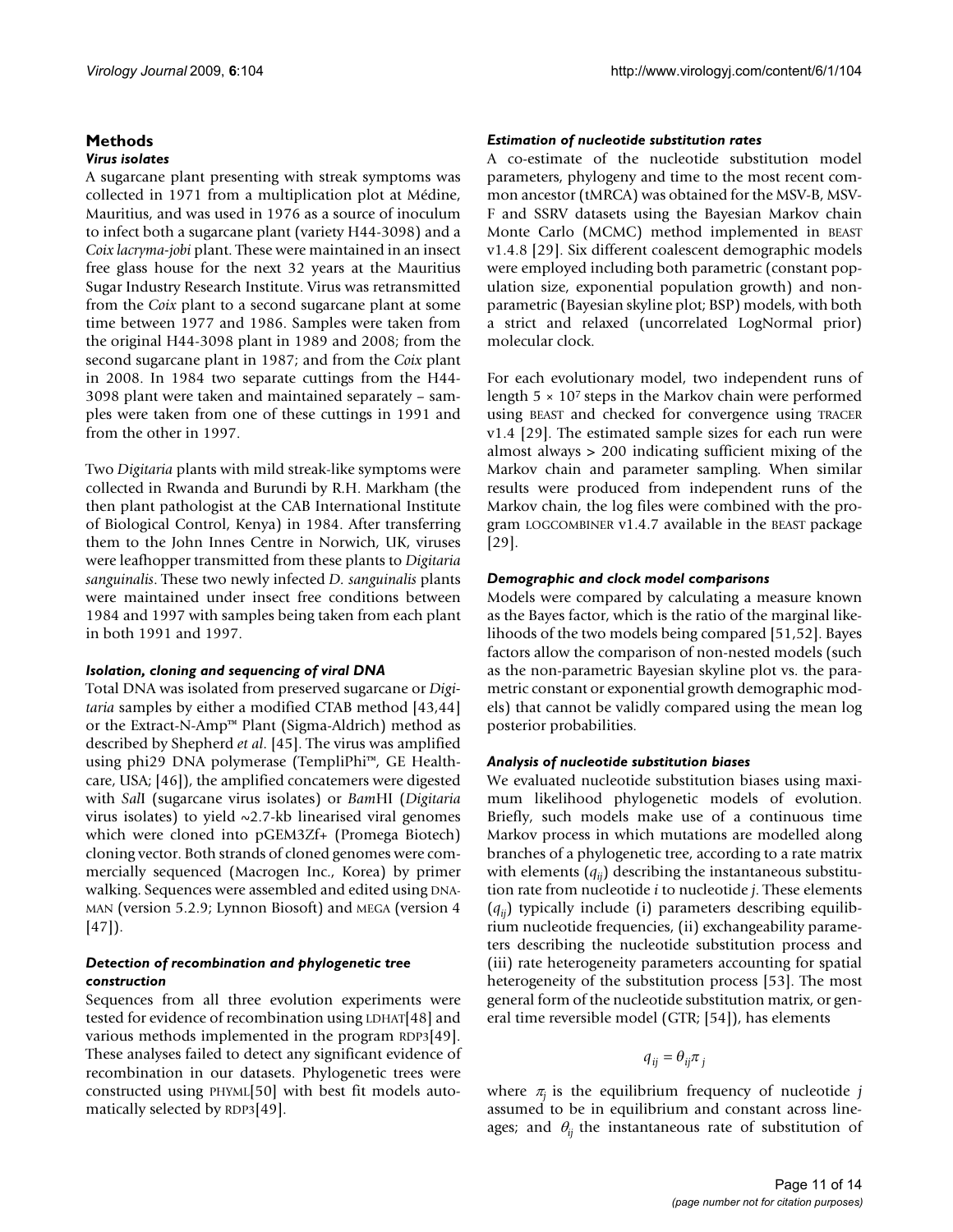nucleotide *i* with nucleotide *j*. These models typically assume time-reversibility such that  $\theta_{ij} = \theta_{ij}$ . Here we use standard model comparison techniques to compare reversible with non-reversible models of evolution as applied to mastreviruses. We implemented a standard GTR model (where forward and reverse substitutions are constrained to have the same rate, for example,  $C \rightarrow T$ substitution rates must be the same as  $T \rightarrow C$  substitution rates) and a different non-reversible model of evolution with six rates, in which rates are shared by complementary substitutions (e.g.  $C \rightarrow T$  rates are constrained to be the same as  $G \rightarrow A$  rates). Both six rate models are nested within the non-reversible twelve-rate model (where all 12 substitutions are free to occur at different rates), and thus a likelihood ratio test with degrees of freedom equal to the difference in the number of parameters is appropriate for model comparisons between each of the six rate models and the 12 rate model. Phylogenetic models and statistical tests were implemented in the HYPHY batch language [36] and are available from the authors on request.

We reconstructed ancestors at internal nodes using maximum likelihood and a non-reversible substitution model, and counted substitutions along branches of the phylogeny using HYPHY[36]. The relative counts of each mutation type over the 32 years of the SSRV experiment and the 6 years of the MSV-B and MSV-F experiments were compared using the  $2 \times 2$  chi square test described by van der Walt *et al*. [9]. This takes into account nucleotide composition biases but not inherent differences in rates of transition vs. transversion mutations. We therefore also used a modified version of this test where transitions and transversions were treated separately such that, for example, the number of times that a particular transversion mutation was estimated to have occurred was only compared to the collective number of times that the seven other transversion mutation types were estimated to have occurred.

#### *Site by site analysis of natural selection*

We used three methods implemented on the DATAMONKEY webserver [55] that examine ratios of non-synonymous (*dN*) and synonymous mutations (*dS*) to identify signals of positive (dN > dS) and negative selection (*dN* <*dS*) operating on individual codons within genes. Single likelihood ancestor counting (SLAC) infers selection by comparing observed rates of non-synonymous and synonymous mutation at each codon to that expected under a binomial distribution (SLAC). Fixed effects likelihood (FEL) compares model fit in which non-synonymous and synonymous mutations are constrained to be equal, to an unconstrained model (FEL). Random Effects Likelihood (REL) methods approximate the distribution of non-synonymous to synonymous rates across all sites into classes, and calculate the posterior probability that each site belongs to each of the rate classes. Since these

methods perform better on larger data sets [56] we only conducted these analyses on sequences obtained during the SSRV experiment. We tested alignments of genes for the movement protein (*mp*, 79 sequences, 327 nucleotides long), coat protein (*cp*, 78 sequences, 741 nucleotides long) and the replication-associated protein (*rep*, 80 sequences, 888 nucleotides long, excluding the alternate reading frame overlap between *rep* and *repA* codons 217–282). The number of sequences varied between alignments because we excluded sequences with apparent indels or premature stop codons.

#### *Neutrality tests*

Tajima's D and Fu and Li's F\* statistics [38,39] were calculated and tested for significance using the program DNASP version 4.0 [57]. Between 8 and 20 full length genomes randomly cloned from each of the six SSRV samples and the 2 MSV-B and MSV-F samples were tested. All the samples from each of the SSRV, MSV-B and MSV-F experiments were also analysed together. Both D and F\* statistics identify the contribution of rare variants to total genetic diversity. Significantly negative statistics are indicative of an excess of rare variants and are a signature of very strong negative selection against the survival of mutant genomes [38,39].

#### **Abbreviations**

BF: Bayes factor; BSP: Bayesian skyline plot; CP: coat protein; *cp*: coat protein gene; EACMV: East African cassava mosaic virus; GTR: general time reversible; HPD: highest probability density; MCMC: Markov chain Monte Carlo; MP: movement protein; *mp*: movement protein gene; MSV: Maize streak virus; Rep: replication associated protein; rep: replication associated protein gene; ssDNA: single stranded DNA; SSRV: Sugarcane streak Réunion virus; tMRCA: time to the most recent common ancestor; TYL-CCV: Tomato yellow leaf curl China virus; TYLCV: Tomato yellow leaf curl virus; WDV: Wheat dwarf virus.

#### **Competing interests**

The authors declare that they have no competing interests.

### **Authors' contributions**

SS, AV and DPM conceived the study; AV, ALM, BEO DNS and LD cloned and sequenced the virus genomes; WD devised the nucleotide substitution bias test; GH, NW and SD carried out the nucleotide substitution rate analyses; SS and GT initiated the sugarcane/*Coix* experiment and maintained the plants for over 32 years; RWB and EPR provided archived samples for analysis; SD and DPM carried out the selection analyses; DPM carried out the recombination analysis; AV, GH, SD, WD and DPM prepared the manuscript. All authors other than PGM read and approved the final manuscript.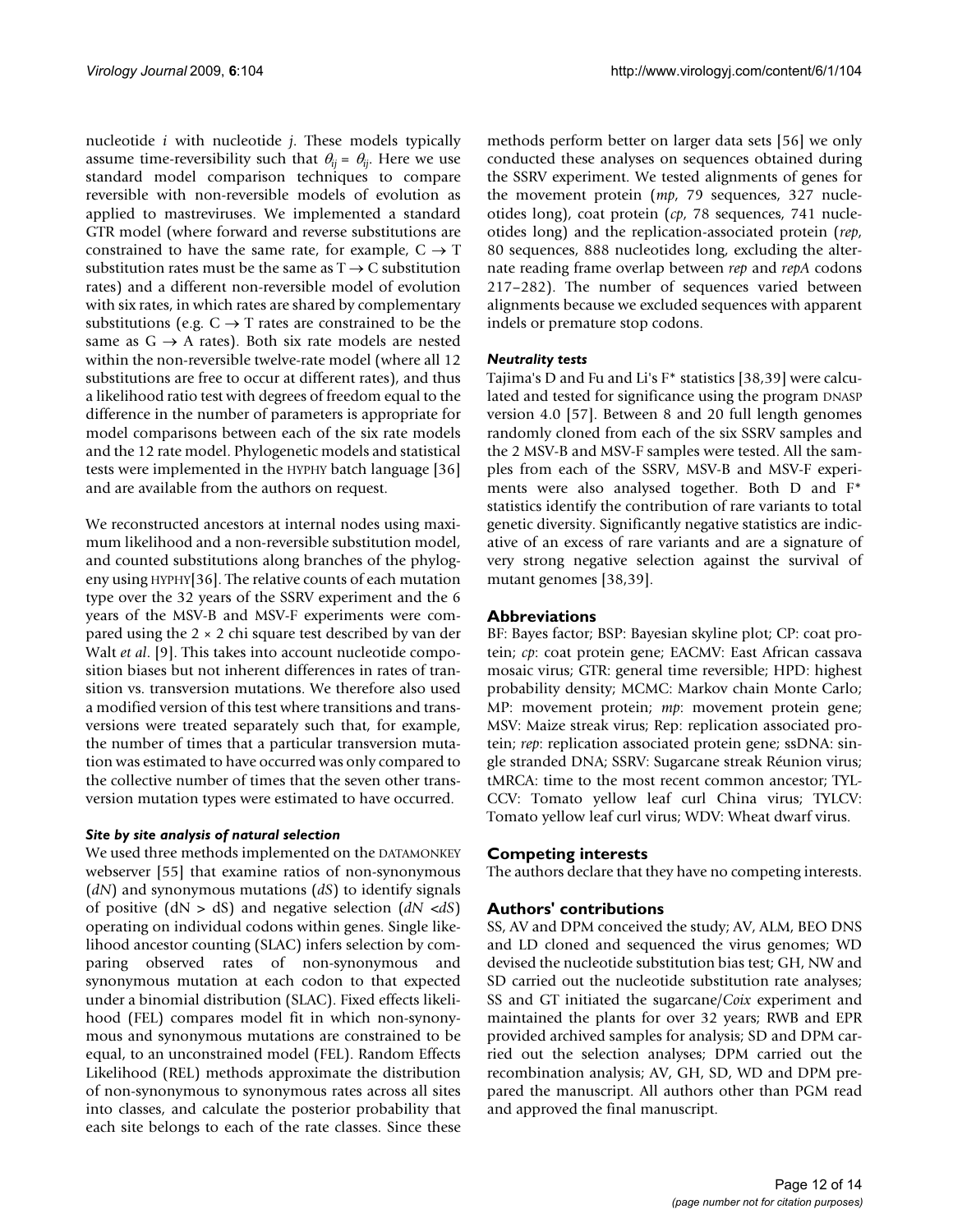#### **Additional material**

#### **Additional file 1**

*Comparisons of the Bayes factors between different evolutionary models for the MSV-B, MSV-F and the SSRV datasets.* Click here for file [\[http://www.biomedcentral.com/content/supplementary/1743-](http://www.biomedcentral.com/content/supplementary/1743-422X-6-104-S1.doc)

422X-6-104-S1.doc]

#### **Acknowledgements**

The authors wish to thank the South African National Research Foundation (NRF) for funding this research. AV was supported by the Carnegie Corporation of New York, DPM was supported by the NRF and the Wellcome Trust. SD was supported by US NSF DBI 0630307. GH was supported by the National Research Foundation of South Africa and the Atlantic Philanthropies Grant (number 62302). WD is supported by National Institutes of Health (AI47745) and by a University of California, San Diego Center for AIDS Research/NIAID Developmental Award.

#### **References**

- 1. Biagini P: **[Human circoviruses.](http://www.ncbi.nlm.nih.gov/entrez/query.fcgi?cmd=Retrieve&db=PubMed&dopt=Abstract&list_uids=14741121)** *Vet Microbiol* 2004, **98:**95-101.
- 2. Gallian P, Biagini P, Attoui H, Cantaloube JF, Dussol B, Berland Y, de Micco P, de Lamballerie X: **[High genetic diversity revealed by](http://www.ncbi.nlm.nih.gov/entrez/query.fcgi?cmd=Retrieve&db=PubMed&dopt=Abstract&list_uids=12116016) [the study of TLMV infection in French hemodialysis patients.](http://www.ncbi.nlm.nih.gov/entrez/query.fcgi?cmd=Retrieve&db=PubMed&dopt=Abstract&list_uids=12116016)** *J Med Virol* 2002, **67:**630-635.
- 3. Umemura T, Tanaka Y, Kiyosawa K, Aller HJ, Shih JW: **[Observation](http://www.ncbi.nlm.nih.gov/entrez/query.fcgi?cmd=Retrieve&db=PubMed&dopt=Abstract&list_uids=11801248) [of positive selection within hypervariable regions of a newly](http://www.ncbi.nlm.nih.gov/entrez/query.fcgi?cmd=Retrieve&db=PubMed&dopt=Abstract&list_uids=11801248) [identified DNA virus \(SEN virus\).](http://www.ncbi.nlm.nih.gov/entrez/query.fcgi?cmd=Retrieve&db=PubMed&dopt=Abstract&list_uids=11801248)** *FEBS Lett.* 2002, **510(3):**171-174.
- 4. Duffy S, Holmes EC: **[Phylogenetic evidence for rapid rates of](http://www.ncbi.nlm.nih.gov/entrez/query.fcgi?cmd=Retrieve&db=PubMed&dopt=Abstract&list_uids=17977971) [molecular evolution in the single-stranded DNA begomovi](http://www.ncbi.nlm.nih.gov/entrez/query.fcgi?cmd=Retrieve&db=PubMed&dopt=Abstract&list_uids=17977971)[rus tomato yellow leaf curl virus.](http://www.ncbi.nlm.nih.gov/entrez/query.fcgi?cmd=Retrieve&db=PubMed&dopt=Abstract&list_uids=17977971)** *J Virol* 2008, **82:**957-965.
- 5. Duffy S, Holmes EC: **[Validation of high rates of nucleotide sub](http://www.ncbi.nlm.nih.gov/entrez/query.fcgi?cmd=Retrieve&db=PubMed&dopt=Abstract&list_uids=19264617)[stitution in geminiviruses: Phylogenetic evidence from East](http://www.ncbi.nlm.nih.gov/entrez/query.fcgi?cmd=Retrieve&db=PubMed&dopt=Abstract&list_uids=19264617) [African cassava mosaic viruses.](http://www.ncbi.nlm.nih.gov/entrez/query.fcgi?cmd=Retrieve&db=PubMed&dopt=Abstract&list_uids=19264617)** *J Gen Virol* 2009, **90:**1539-47.
- 6. Ge LM, Zhang JT, Zhou XP, Li HY: **[Genetic structure and popu](http://www.ncbi.nlm.nih.gov/entrez/query.fcgi?cmd=Retrieve&db=PubMed&dopt=Abstract&list_uids=17376922)[lation variability of Tomato yellow leaf curl China virus.](http://www.ncbi.nlm.nih.gov/entrez/query.fcgi?cmd=Retrieve&db=PubMed&dopt=Abstract&list_uids=17376922)** *J Virol* 2007, **81:**5902-5907.
- 7. Isnard M, Granier M, Frutos R, Reynaud B, Peterschmitt M: **[Quasis](http://www.ncbi.nlm.nih.gov/entrez/query.fcgi?cmd=Retrieve&db=PubMed&dopt=Abstract&list_uids=9880027)[pecies nature of three Maize streak virus isolates obtained](http://www.ncbi.nlm.nih.gov/entrez/query.fcgi?cmd=Retrieve&db=PubMed&dopt=Abstract&list_uids=9880027) through different modes of selection from a population used [to assess response to infection of maize cultivars.](http://www.ncbi.nlm.nih.gov/entrez/query.fcgi?cmd=Retrieve&db=PubMed&dopt=Abstract&list_uids=9880027)** *J Gen Virol* 1998, **79:**3091-3099.
- 8. Urbino C, Thébaud G, Granier M, Blanc S, Peterschmitt M: **[A novel](http://www.ncbi.nlm.nih.gov/entrez/query.fcgi?cmd=Retrieve&db=PubMed&dopt=Abstract&list_uids=18976479) [cloning strategy for isolating, genotyping and phenotyp](http://www.ncbi.nlm.nih.gov/entrez/query.fcgi?cmd=Retrieve&db=PubMed&dopt=Abstract&list_uids=18976479)[inggenetic variants of geminiviruses.](http://www.ncbi.nlm.nih.gov/entrez/query.fcgi?cmd=Retrieve&db=PubMed&dopt=Abstract&list_uids=18976479)** *Virol J* 2008, **5:**135.
- 9. Walt E van der, Martin DP, Varsani A, Polston JE, Rybicki EP: **[Exper](http://www.ncbi.nlm.nih.gov/entrez/query.fcgi?cmd=Retrieve&db=PubMed&dopt=Abstract&list_uids=18816368)[imental observations of rapid Maize streak virus evolution](http://www.ncbi.nlm.nih.gov/entrez/query.fcgi?cmd=Retrieve&db=PubMed&dopt=Abstract&list_uids=18816368) [reveal a strand-specific nucleotide substitution bias.](http://www.ncbi.nlm.nih.gov/entrez/query.fcgi?cmd=Retrieve&db=PubMed&dopt=Abstract&list_uids=18816368)** *Virol J* 2008, **5:**104.
- 10. Lopez-Bueno A, Villarreal LP, Almendral JM: **[Parvovirus variation](http://www.ncbi.nlm.nih.gov/entrez/query.fcgi?cmd=Retrieve&db=PubMed&dopt=Abstract&list_uids=16568906) [for disease: a difference with RNA viruses?](http://www.ncbi.nlm.nih.gov/entrez/query.fcgi?cmd=Retrieve&db=PubMed&dopt=Abstract&list_uids=16568906)** *Curr Top Microbiol Immunol* 2006, **299:**349-370.
- 11. Shackelton LA, Holmes EC: **[Phylogenetic evidence for the rapid](http://www.ncbi.nlm.nih.gov/entrez/query.fcgi?cmd=Retrieve&db=PubMed&dopt=Abstract&list_uids=16537636) [evolution of human B19 erythrovirus.](http://www.ncbi.nlm.nih.gov/entrez/query.fcgi?cmd=Retrieve&db=PubMed&dopt=Abstract&list_uids=16537636)** *J Virol* 2006, **80:**3666-3669.
- 12. Shackelton LA, Parrish CR, Truyen U, Holmes EC: **[High rate of](http://www.ncbi.nlm.nih.gov/entrez/query.fcgi?cmd=Retrieve&db=PubMed&dopt=Abstract&list_uids=15626758) [viral evolution associated with the emergence of carnivore](http://www.ncbi.nlm.nih.gov/entrez/query.fcgi?cmd=Retrieve&db=PubMed&dopt=Abstract&list_uids=15626758) [parvovirus.](http://www.ncbi.nlm.nih.gov/entrez/query.fcgi?cmd=Retrieve&db=PubMed&dopt=Abstract&list_uids=15626758)** *Proc Natl Acad Sci USA* 2005, **102:**379-384.
- 13. Drake JW: **[A constant rate of spontaneous mutation in DNA](http://www.ncbi.nlm.nih.gov/entrez/query.fcgi?cmd=Retrieve&db=PubMed&dopt=Abstract&list_uids=1831267)[based microbes.](http://www.ncbi.nlm.nih.gov/entrez/query.fcgi?cmd=Retrieve&db=PubMed&dopt=Abstract&list_uids=1831267)** *Proc Natl Acad Sci USA* 1991, **88:**7160-7164.
- 14. Raney JL, Delongchamp RR, Valentibe CR: **Spontaneous mutant frequency and mutation spectrum for gene A of phi X174 growth in.** *E coli Environ Mol Mutag* 2004, **44:**119-127.
- 15. Duffy S, Shackelton LA, Holmes EC: **[Rates of evolutionary change](http://www.ncbi.nlm.nih.gov/entrez/query.fcgi?cmd=Retrieve&db=PubMed&dopt=Abstract&list_uids=18319742) [in viruses: patterns and determinants.](http://www.ncbi.nlm.nih.gov/entrez/query.fcgi?cmd=Retrieve&db=PubMed&dopt=Abstract&list_uids=18319742)** *Nat Rev Genet.* 2008, **9(4):**267-276.
- 16. Roossinck MJ: **[Mechanisms of plant virus evolution.](http://www.ncbi.nlm.nih.gov/entrez/query.fcgi?cmd=Retrieve&db=PubMed&dopt=Abstract&list_uids=15012521)** *Annu Rev Phytopathol* 1997, **35:**191-209.
- 17. Su S-S, Lahue RS, Au KG, Modrich P: **Mispair specificity of methyldirected DNA mismatch correction** *in vitro***[.](http://www.ncbi.nlm.nih.gov/entrez/query.fcgi?cmd=Retrieve&db=PubMed&dopt=Abstract&list_uids=2834393)** *J Biol Chem* 1988, **263:**6829-6835.
- 18. Jeske H: **Geminiviruses.** In *TT Viruses: The Still Elusive Human Pathogens* Edited by: de Villers E-M, zur Hausen H. Berlin: Springer Verlag; 2009:185-226.
- 19. Arguello-Astorga G, Ascencio-Ibáñez JT, Dallas MB, Orozco BM, Hanley-Bowdoin L: **[High-frequency reversion of geminivirus](http://www.ncbi.nlm.nih.gov/entrez/query.fcgi?cmd=Retrieve&db=PubMed&dopt=Abstract&list_uids=17670823) [replication protein mutants during infection.](http://www.ncbi.nlm.nih.gov/entrez/query.fcgi?cmd=Retrieve&db=PubMed&dopt=Abstract&list_uids=17670823)** *J Virol* 2007, **81:**11005-11015.
- 20. Shepherd DN, Martin DP, Varsani A, Thomson JA, Rybicki EP, Klump HH: **[Restoration of native folding of single-stranded DNA](http://www.ncbi.nlm.nih.gov/entrez/query.fcgi?cmd=Retrieve&db=PubMed&dopt=Abstract&list_uids=16427599) [sequences through reverse mutations: an indication of a new](http://www.ncbi.nlm.nih.gov/entrez/query.fcgi?cmd=Retrieve&db=PubMed&dopt=Abstract&list_uids=16427599) [epigenetic mechanism.](http://www.ncbi.nlm.nih.gov/entrez/query.fcgi?cmd=Retrieve&db=PubMed&dopt=Abstract&list_uids=16427599)** *Arch Biochem Biophys* 2006, **453:**108-122.
- Shepherd DN, Martin DP, McGivern DR, Boulton MI, Thomson JA, Rybicki EP: **[A three-nucleotide mutation altering the Maize](http://www.ncbi.nlm.nih.gov/entrez/query.fcgi?cmd=Retrieve&db=PubMed&dopt=Abstract&list_uids=15722543) [streak virus Rep pRBR-interaction motif reduces symptom](http://www.ncbi.nlm.nih.gov/entrez/query.fcgi?cmd=Retrieve&db=PubMed&dopt=Abstract&list_uids=15722543) severity in maize and partially reverts at high frequency [without restoring pRBR-Rep binding.](http://www.ncbi.nlm.nih.gov/entrez/query.fcgi?cmd=Retrieve&db=PubMed&dopt=Abstract&list_uids=15722543)** *J Gen Virol* 2005, **86:**803-813.
- 22. Walt E van der, Rybicki EP, Varsani A, Polston JE, Billharz R, Donaldson L, Monjane AL, Martin DP: **[Rapid host adaptation by exten](http://www.ncbi.nlm.nih.gov/entrez/query.fcgi?cmd=Retrieve&db=PubMed&dopt=Abstract&list_uids=19218220)[sive recombination.](http://www.ncbi.nlm.nih.gov/entrez/query.fcgi?cmd=Retrieve&db=PubMed&dopt=Abstract&list_uids=19218220)** *J Gen Virol* 2009, **90:**734-746.
- 23. Wu B, Melcher U, Guo X, Wang X, Fan L, Zhou G: **[Assessment of](http://www.ncbi.nlm.nih.gov/entrez/query.fcgi?cmd=Retrieve&db=PubMed&dopt=Abstract&list_uids=19094195) [codivergence of Mastreviruses with their plant hosts.](http://www.ncbi.nlm.nih.gov/entrez/query.fcgi?cmd=Retrieve&db=PubMed&dopt=Abstract&list_uids=19094195)** *BMC Evol Biol* 2008, **8:**335.
- 24. Holmes EC: **[Patterns of intra- and interhost nonsynonymous](http://www.ncbi.nlm.nih.gov/entrez/query.fcgi?cmd=Retrieve&db=PubMed&dopt=Abstract&list_uids=14512579) [variation reveal strong purifying selection in degue virus.](http://www.ncbi.nlm.nih.gov/entrez/query.fcgi?cmd=Retrieve&db=PubMed&dopt=Abstract&list_uids=14512579)** *J Virol* 2003, **77:**11296-11298.
- 25. Bigarre L, Salah M, Granier M, Frutos R, Thouvenel J, Peterschmitt M: **[Nucleotide sequence evidence for three distinct sugarcane](http://www.ncbi.nlm.nih.gov/entrez/query.fcgi?cmd=Retrieve&db=PubMed&dopt=Abstract&list_uids=10664387) [streak mastreviruses.](http://www.ncbi.nlm.nih.gov/entrez/query.fcgi?cmd=Retrieve&db=PubMed&dopt=Abstract&list_uids=10664387)** *Arch Virol* 1999, **144:**2331-2344.
- 26. Varsani A, Shepherd DN, Monjane AL, Owor BE, Erdmann JB, Rybicki EP, Peterschmitt M, Briddon RW, Markham PG, Oluwafemi S, Windram OP, Lefeuvre P, Lett JM, Martin DP: **[Recombination,](http://www.ncbi.nlm.nih.gov/entrez/query.fcgi?cmd=Retrieve&db=PubMed&dopt=Abstract&list_uids=18753214) [decreased host specificity and increased mobility may have](http://www.ncbi.nlm.nih.gov/entrez/query.fcgi?cmd=Retrieve&db=PubMed&dopt=Abstract&list_uids=18753214) driven the emergence of maize streak virus as an agricul[tural pathogen.](http://www.ncbi.nlm.nih.gov/entrez/query.fcgi?cmd=Retrieve&db=PubMed&dopt=Abstract&list_uids=18753214)** *J Gen Virol* 2008, **89:**2063-2074.
- Pinner MS, Markham PG, Markham RH, Dekker L: Characteriza**tion of maize streak virus: description of strains; symptoms.** *Plant Path* 1988, **37:**74-87.
- 28. Ramsell JNE, Boulton MI, Martin DP, Lindsten K, Valkonen JPT, Kvarnheden A: **Studies on the host range of the barley strain of Wheat dwarf virus using an agroinfectious viral clone.** *Plant Path* 2009 in press.
- 29. Drummond AJ, Rambaut A: **[BEAST: Bayesian evolutionary anal](http://www.ncbi.nlm.nih.gov/entrez/query.fcgi?cmd=Retrieve&db=PubMed&dopt=Abstract&list_uids=17996036)[ysis by sampling trees.](http://www.ncbi.nlm.nih.gov/entrez/query.fcgi?cmd=Retrieve&db=PubMed&dopt=Abstract&list_uids=17996036)** *BMC Evol Biol* 2007, **7:**214.
- 30. Frederico LA, Kunkel TA, Shaw BR: **[A sensitive genetic assay for](http://www.ncbi.nlm.nih.gov/entrez/query.fcgi?cmd=Retrieve&db=PubMed&dopt=Abstract&list_uids=2185829) [the detection of cytosine deamination: determination of](http://www.ncbi.nlm.nih.gov/entrez/query.fcgi?cmd=Retrieve&db=PubMed&dopt=Abstract&list_uids=2185829) [rate constants and the activation-energy.](http://www.ncbi.nlm.nih.gov/entrez/query.fcgi?cmd=Retrieve&db=PubMed&dopt=Abstract&list_uids=2185829)** *Biochemistry* 1990, **29:**2532-2537.
- 31. Caulfield JL, Wishnok JS, Tannenbaum SR: **[Nitric oxideinduced](http://www.ncbi.nlm.nih.gov/entrez/query.fcgi?cmd=Retrieve&db=PubMed&dopt=Abstract&list_uids=9582291) [deamination of cytosine and guanine in deoxynucleosides](http://www.ncbi.nlm.nih.gov/entrez/query.fcgi?cmd=Retrieve&db=PubMed&dopt=Abstract&list_uids=9582291) [and oligonucleotides.](http://www.ncbi.nlm.nih.gov/entrez/query.fcgi?cmd=Retrieve&db=PubMed&dopt=Abstract&list_uids=9582291)** *J Biol Chem* 1998, **273:**12689-12695.
- 32. Xia X, Yuen KY: **[Differential selection and mutation between](http://www.ncbi.nlm.nih.gov/entrez/query.fcgi?cmd=Retrieve&db=PubMed&dopt=Abstract&list_uids=15823202) [dsDNA and ssDNA phages shape the evolution of their](http://www.ncbi.nlm.nih.gov/entrez/query.fcgi?cmd=Retrieve&db=PubMed&dopt=Abstract&list_uids=15823202) [genomic AT percentage.](http://www.ncbi.nlm.nih.gov/entrez/query.fcgi?cmd=Retrieve&db=PubMed&dopt=Abstract&list_uids=15823202)** *BMC Genet* 2005, **6:**20.
- 33. Kamiya H: **[Mutagenic potentials of damaged nucleic acids pro](http://www.ncbi.nlm.nih.gov/entrez/query.fcgi?cmd=Retrieve&db=PubMed&dopt=Abstract&list_uids=12527759)[duced by reactive oxygen/nitrogen species: Approaches](http://www.ncbi.nlm.nih.gov/entrez/query.fcgi?cmd=Retrieve&db=PubMed&dopt=Abstract&list_uids=12527759) [using synthetic oligonucleotides and nucleotides.](http://www.ncbi.nlm.nih.gov/entrez/query.fcgi?cmd=Retrieve&db=PubMed&dopt=Abstract&list_uids=12527759)** *Nucleic Acids Res* 2003, **31:**517-531.
- 34. Kalam MA, Basu AK: **Mutagenesis of 8-oxoguanine adjacent to an abasic site in simian kidney cells: Tandem mutations and enhancement of**  $G \rightarrow T$  **transversions.** *Chem Res Toxicol* 2005, **18:**1187-1192.
- 35. Klapacz J, Bhagwat AS: **Transcription promotes guanine to thymine mutations in the non-transcribed strand of an** *Escherichia coli gene***[.](http://www.ncbi.nlm.nih.gov/entrez/query.fcgi?cmd=Retrieve&db=PubMed&dopt=Abstract&list_uids=15961353)** *DNA Repair* 2005, **4:**806-813.
- 36. Kosakovsky Pond SL, Frost SDW, Muse SV: **[HyPhy: hypothesis](http://www.ncbi.nlm.nih.gov/entrez/query.fcgi?cmd=Retrieve&db=PubMed&dopt=Abstract&list_uids=15509596) [testing using phylogenies.](http://www.ncbi.nlm.nih.gov/entrez/query.fcgi?cmd=Retrieve&db=PubMed&dopt=Abstract&list_uids=15509596)** *Bioinformatics* 2005, **21:**676-679.
- 37. Kimura M: **[Estimation of evolutionary distances between](http://www.ncbi.nlm.nih.gov/entrez/query.fcgi?cmd=Retrieve&db=PubMed&dopt=Abstract&list_uids=6165991) [homologous nucleotide sequences.](http://www.ncbi.nlm.nih.gov/entrez/query.fcgi?cmd=Retrieve&db=PubMed&dopt=Abstract&list_uids=6165991)** *Proc Natl Acad Sci USA* 1981, **78:**454-458.